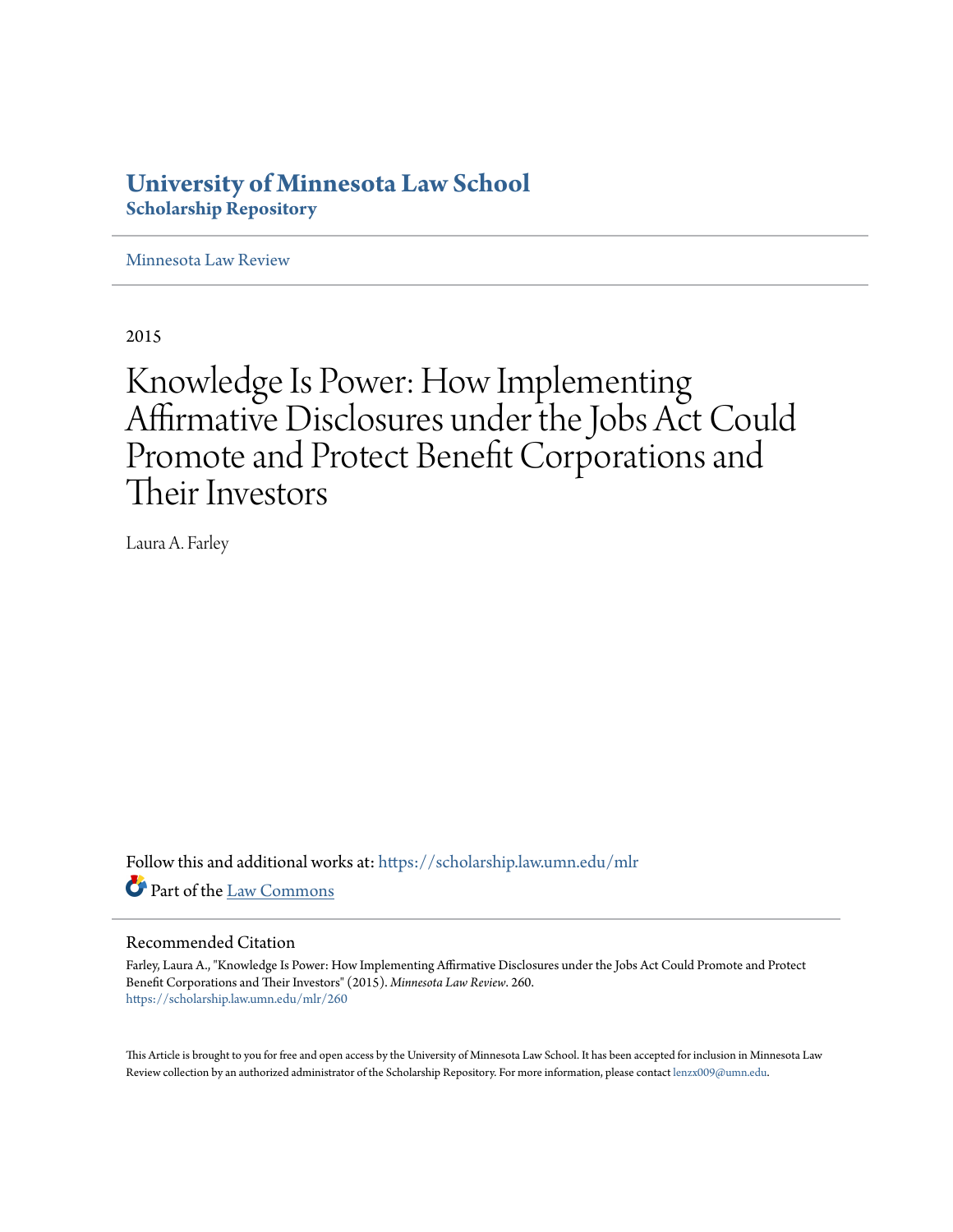### **Note**

### **Knowledge Is Power: How Implementing Affirmative Disclosures Under the JOBS Act Could Promote and Protect Benefit Corporations and Their Investors**

#### *Laura A. Farley*\*

"Build the best product, cause no unnecessary harm, use business to inspire and implement solutions to the environmental crisis." This is the mission statement of Patagonia, a California-based company that has gained international popularity and become one of the most successful outdoor clothing brands in the United States.<sup>2</sup> Nevertheless, the company's sociallyminded mission seems to be at odds with the traditional notion of a corporation: how can a company pursue mission-based goals and maximize profits? In the past, mission-based businesses faced the challenge of conforming to existing for-profit or non-profit business entities.<sup>3</sup> Entity choice greatly impacts a business's future and affects the management, operations, liabilities, and taxation of the entity.<sup>4</sup> Because of these inadequate and polarized options, socially-minded businesses were tradi-

1507

 <sup>\*</sup> J.D. Candidate 2015, University of Minnesota Law School; B.A. 2010, University of St. Thomas. The author would like to extend her sincere gratitude to the editors and staff of the *Minnesota Law Review* for their hard work, Professor Brett McDonnell for his assistance throughout the writing process, and to her family and friends for their unending support and humor. Copyright © 2015 by Laura A. Farley.

<sup>1.</sup> *Our Reason for Being*, PATAGONIA, http://www.patagonia.com/us/ patagonia.go?assetid=2047 (last visited Mar. 9, 2015).

<sup>2.</sup> *Id.*

 <sup>3.</sup> WILLIAM H. CLARK, JR., DRINKER BIDDLE & REATH LLP, ET AL., THE NEED AND RATIONALE FOR THE BENEFIT CORPORATION: WHY IT IS THE LEGAL FORM THAT BEST ADDRESSES THE NEEDS OF SOCIAL ENTREPRENEURS, INVESTORS, AND, ULTIMATELY, THE PUBLIC 1–2 (2011), *available at* http:// benefitcorp.net/storage/Benefit\_Corp\_vs\_Other\_Alternatives.pdf.

<sup>4.</sup> *See generally* Matteo Tonello, *The Business Case for Corporate Social Responsibility*, HARV. L. SCH. F. ON CORP. GOVERNANCE & FIN. REG., (June 26, 2011, 11:46 AM), http://blogs.law.harvard.edu/corpgov/2011/06/26/the-business -case-for-corporate-social-responsibility.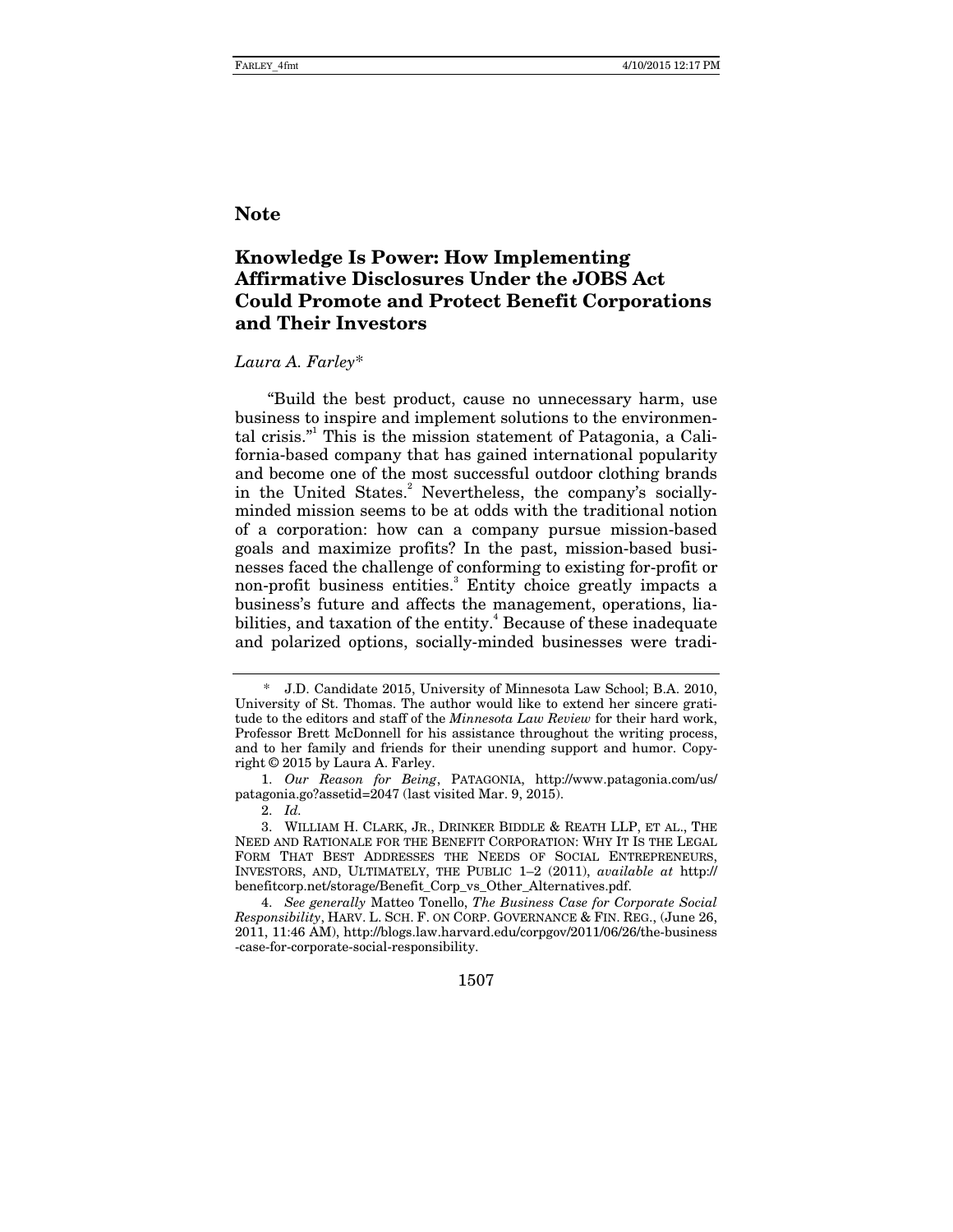tionally limited—for-profit entities focused on maximization of shareholder profits, while non-profit entities prohibited an organization from providing a private benefit.<sup>5</sup> Moreover, consumers and investors have demonstrated demand for sociallyminded companies and have reflected changes in corporate expectations. This has shifted much of the business community toward social responsibility and sustainability.

Fortunately, companies like Patagonia have a new business entity option that accommodates both for-profit and nonprofit goals: the benefit corporation.<sup>6</sup> A benefit corporation is a business entity that allows companies to consider external, social benefits in addition to the traditional corporate obligation to maximize shareholder profits.<sup>7</sup> These benefits can be very broad, and may include anything from concern for the environment to education reform.<sup>8</sup> Benefit corporations focus on a broader range of stakeholders, and provide businesses with greater operational flexibility to pursue strategies that promote a social benefit instead of an exclusive focus on profit maximization.<sup>9</sup> While benefit corporation entity structures are available to existing companies, legislation has primarily targeted small startup businesses.<sup>10</sup> Numerous companies have utilized

Stephanie Strom, *A Quest for Hybrid Companies That Profit, but Can Tap Charity*, N.Y. TIMES (Oct. 12, 2011), http://www.nytimes.com/2011/10/ 13/business/a-quest-for-hybrid-companies-part-money-maker-part

 6. Brian Cyr & Jessica Lubar, *For Good and For Profit: The Emergence of the Maryland Benefit Corporation*, ROSENBERG MARTIN GREENBERG LLP (June 2010), http://www.rosenbergmartin.com/our-passion/documents/Lubar ArticleJune2010.pdf.

7. *Id.*

 <sup>5.</sup> *See generally* Josh Patrick, *Assessing the Benefits of Becoming a Benefit Corporation*, N.Y. TIMES (June 13, 2014, 1:00 PM), http://boss.blogs .nytimes.com/2014/06/13/assessing-the-benefits-of-a-benefit-corporation;

<sup>-</sup>nonprofit.html (explaining the dynamic between non-profit, for-profit, and hybrid entities, such as Benefit Corporations).

 <sup>8.</sup> Each state statute defines what may be considered a "benefit" for purposes of the benefit corporation. See *infra* I.B.1 for a discussion of general and public benefits. For an example of a benefit corporation, see METHOD, http://methodhome.com/about-us (last visited Mar. 9, 2015). Method Products is an established home cleaning products company that has institutionalized their commitment to environmental sustainability through incorporation as a benefit corporation.

<sup>9.</sup> *B Corps: Firms with Benefits*, THE ECONOMIST (Jan. 7, 2012), http:// www.economist.com/node/21542432; *see also* Jack Rodolico, *Benefit Corporations Look Beyond The Profit Motive*, NPR (June 18, 2014), http://www .npr.org/2014/06/18/316349988/benefit-corporations-look-beyond -the-profit-motive.

 <sup>10.</sup> Dana Brakman Reiser, *Benefit Corporations—A Sustainable Form of Organization?*, 46 WAKE FOREST L. REV. 591, 596 (2011).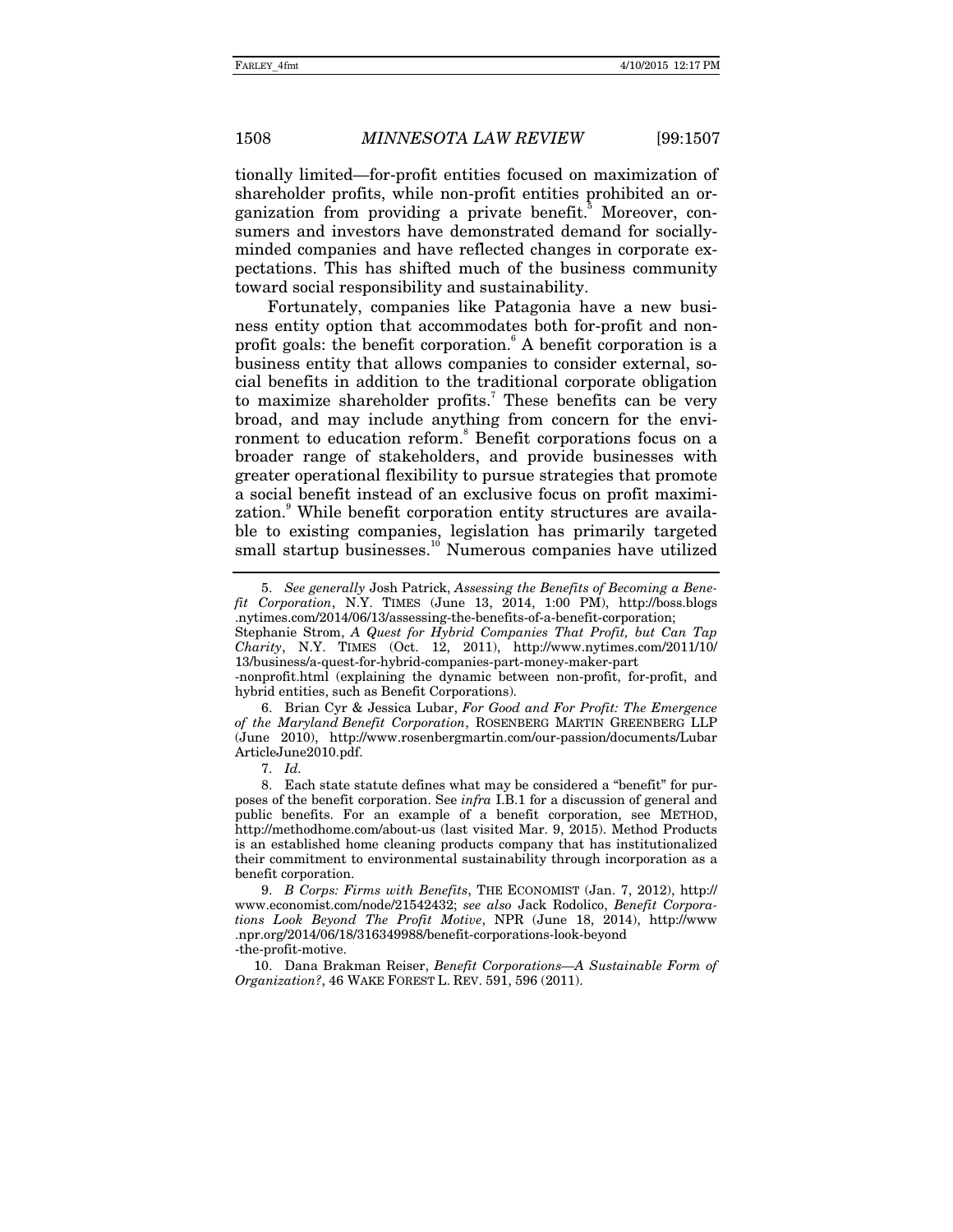this new entity structure to meet the demands of an increasingly socially-minded market.<sup>11</sup> Despite their popularity, however, it can be difficult for benefit corporations to obtain funding because the entity is often perceived as relatively risky as an untested business model with unknown returns.<sup>1</sup>

Despite the recent popularity of small and sociallyconscious businesses, the competitive nature and high entry barriers of capital markets has led to difficulty acquiring sufficient funding for many small companies, including benefit corporations.13 Furthermore, due to the unique structure of the benefit corporation, such companies face additional challenges securing investors and maintaining funding.<sup>14</sup>

In 2012, in an attempt to address the funding issues all small businesses face, Congress passed the Jumpstart Our Business Startups Act (the JOBS Act, or the Act).<sup>15</sup> The goal of the Act is to "increase American job creation and economic growth by improving access to the public capital markets for emerging growth companies."<sup>16</sup> The JOBS Act seeks to increase funding and growth through flexible rules and funding platforms for small businesses, which allows investor solicitation and "crowdfunding" for small businesses (collectively referred to as "JOBS Act funding platforms").<sup>17</sup> Essentially, the Act re-

 <sup>11.</sup> Cara Griffith, *Benefit Corporations: The Corporate Entity Of The Future?*, FORBES (Oct. 30, 2014), http://www.forbes.com/sites/taxanalysts/2014/ 10/30/benefit-corporations-the-corporate-entity-of-the-future.

<sup>12.</sup> *Laws Provide Con Artists with Personal Economic Growth Plan*, N. AM. SEC. ADMINS. ASS'N (Aug. 21, 2012), http://www.nasaa.org/14679/laws -provide-con-artists-with-personal-economic-growth-plan.

 <sup>13.</sup> David Skok, *Why Startups Fail*, FOR ENTREPRENEURS, http://www .forentrepreneurs.com/business-models/why-startups-fail (last visited Mar. 9, 2015).

<sup>14.</sup> *See* Briana Cummings, *Benefit Corporations: How To Enforce a Mandate To Promote the Public Interest*, 112 COLUM. L. REV. 578, 588 (2012) ("Double bottom line corporations [like Benefit Corporations] struggle to raise capital because they do not fit the settled categories and expectations of existing sources of capital."); *see also* Thomas Kelley, *Law and Choice of Entity on the Social Enterprise Frontier*, 84 TUL. L. REV. 337, 352 (2009) ("In a recent study of the emerging fourth sector, social entrepreneurs reported that their most pressing challenge was gaining access to investment capital.").

 <sup>15.</sup> Jumpstart Our Business Startups (JOBS) Act, Pub. L. No. 112-106, 126 Stat. 306 (2012).

<sup>16.</sup> *Id.*

<sup>17.</sup> *Id.*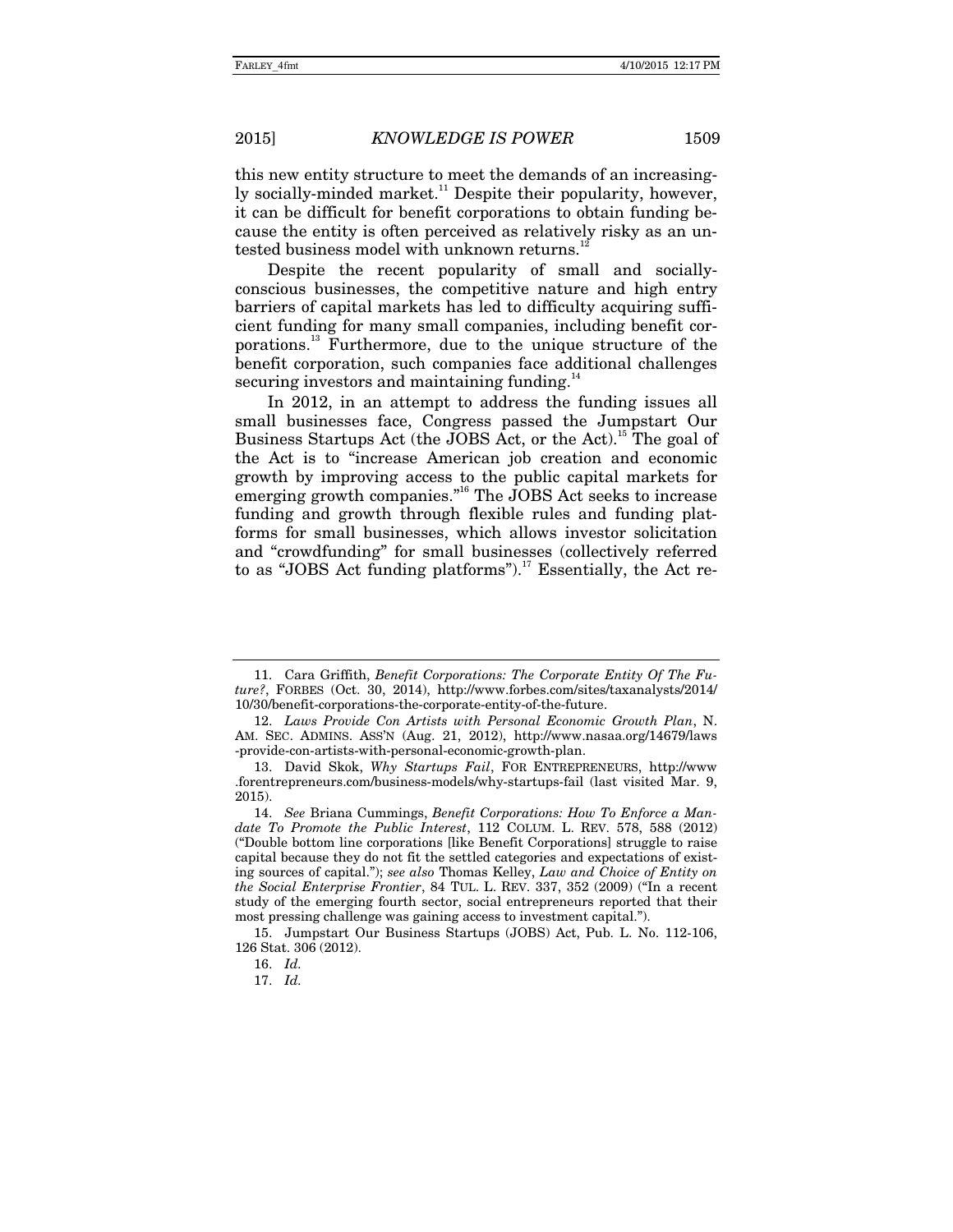duces entry barriers that small businesses face as they try to obtain funding in capital markets. $\cdot$ 

The JOBS Act is focused on promoting small businesses and, accordingly, will greatly impact benefit corporations, many of which are small businesses. Still, because the Act focuses on *all* small businesses, it does not adequately protect benefit corporation investors. Specifically, the Act lacks important affirmative disclosures to inform, and thus protect, benefit corporation investors. Potential investors could be at a serious risk if they unknowingly invest in a benefit corporation believing it to be a traditional corporation with a profit-only focus. The omission of such protection in the Act has the potential to create serious issues for those investing in benefit corporations and could ultimately hinder the future of benefit corporations.

This Note argues that affirmative disclosures would be advantageous to both benefit corporations and their investors under the JOBS Act's funding platforms, and would ultimately promote investor protection and the national progression of the benefit corporation. Part I of this Note outlines the emergence of the benefit corporation, the foundation of state benefit corporation legislation, and the JOBS Act. Part II analyzes a primary issue currently facing benefit corporations: the ability to attain sufficient funding. Part II then evaluates how the JOBS Act solves many funding issues for small businesses, but creates new, complex issues that undermine the protection of benefit corporation investors. Finally, Part III argues that the best way to resolve the issues created by the JOBS Act is to amend Securities and Exchange Commission (SEC) regulations under the JOBS Act and impose affirmative disclosure requirements for benefit corporations choosing to participate in JOBS Act funding options. Affirmative disclosures for benefit corporations would act as a preventative safeguard to ensure investor protection. Such regulatory measures would positively change the landscape of benefit corporations and are crucial to secure a successful future for benefit corporations as they utilize these new funding platforms and continue to grow in success and popularity.

<sup>18.</sup> *See id. See generally* Chris Brummer & Daniel Gorfine, *The JOBS Act Isn't All 'Crowdfunding*,*'* FORBES (Oct. 8, 2013, 8:00 AM), http://www.forbes .com/sites/realspin/2013/10/08/the-jobs-act-isnt-all-crowdfunding (explaining the fundamental aspects of the JOBS Act).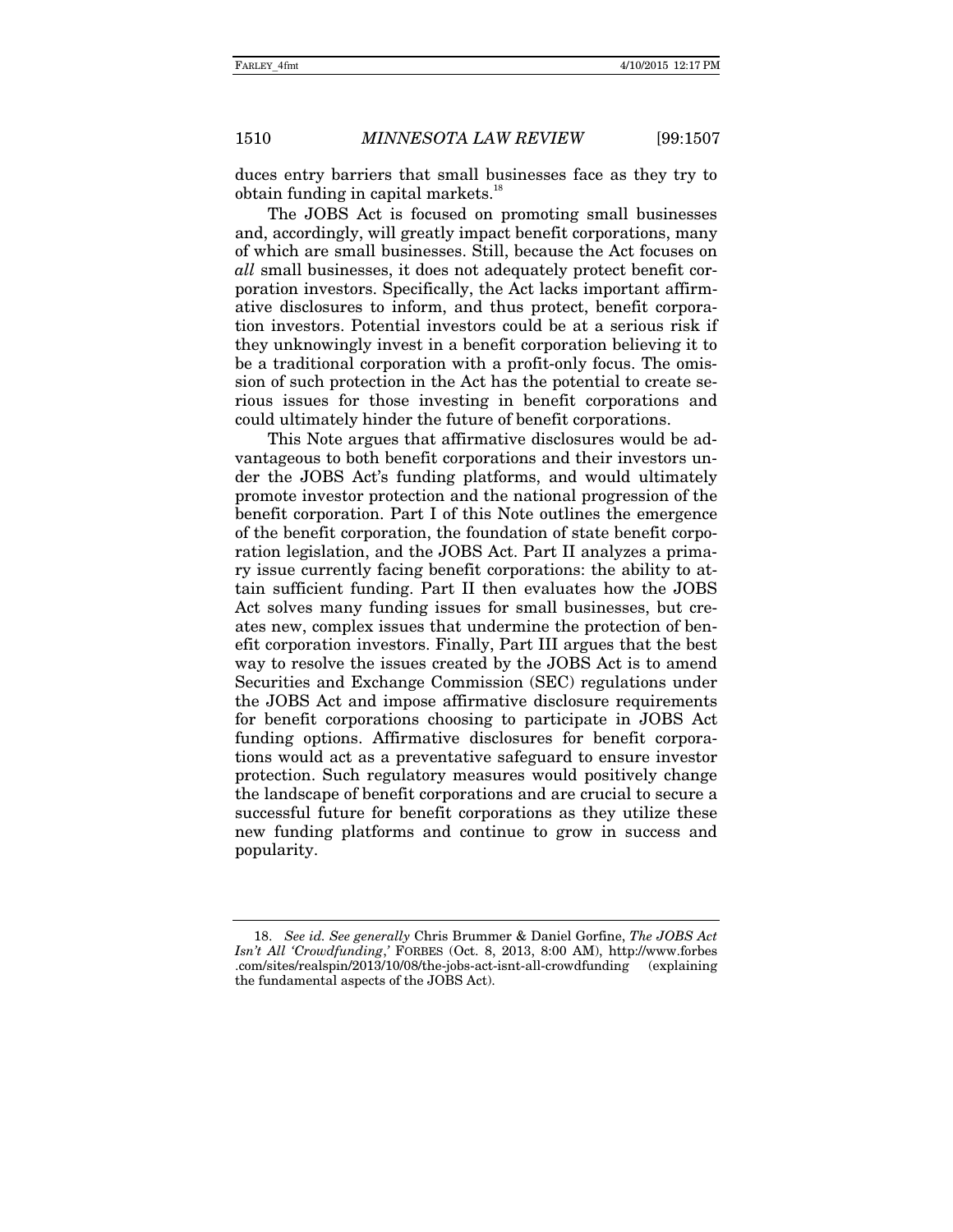### I. STATE AND FEDERAL REACTIONS TO THE SHIFT IN CORPORATE EXPECTATIONS: THE EMERGENCE AND FOUNDATIONS OF BENEFIT CORPORATIONS AND THE JOBS ACT LEGISLATION

Over the past decade, corporate expectations have shifted, driving the business community towards small business, social responsibility, and sustainability. One response to this shift has been the creation and popularity of the benefit corporation.<sup>19</sup> Notwithstanding their popularity, benefit corporations have had difficulty obtaining financial success due to their new and untested structure. Moreover, benefit corporations face the same issues raising funds as a traditional small business, financial challenges which have intensified over recent years due to national economic instability.<sup>20</sup> To address the economic challenges of small businesses, Congress enacted the JOBS Act, thereby helping many benefit corporations. The Act creates new funding platforms for small businesses: equity crowdfunding and investor solicitation.<sup>21</sup> This Section details both state benefit corporation legislation and the JOBS Act. Part A explains the foundations of benefit corporations as an entity. Part B expands on these foundations, and discusses the specifics of benefit corporation legislation and the differences between traditional and benefit corporations. Part C explains the current challenges facing benefit corporations. Finally, Part D discusses the JOBS Act and its potential to solve these issues.

#### A. THE EMERGENCE OF THE BENEFIT CORPORATION

Corporate structures that combined a for-profit structure with non-profit values began emerging in the early  $2000s^{22}$ These entities materialized to meet the needs of entrepreneurs interested in building a company focused on both profit- and mission-oriented goals. $^{23}$  Such entities continue to grow due to

<sup>19.</sup> *See* Reiser*, supra* note 10, at 606.

<sup>20.</sup> *See* Kelley, *supra* note 14, at 352.

<sup>21.</sup> *See id.*

<sup>22.</sup> *See* Carter G. Bishop, *The Low-Profit LLC (L3C): Program Related Investment by Proxy or Perversion?*, 63 ARK. L. REV. 243, 246–47 (2010) (detailing the first legally recognized hybrid entity, the Low-Profit Limited Liability Company, a legal entity that merges charitable or educational goals with the LLC structure).

<sup>23.</sup> *See* Reiser, *supra* note 10, at 606; Patrick, *supra* note 5.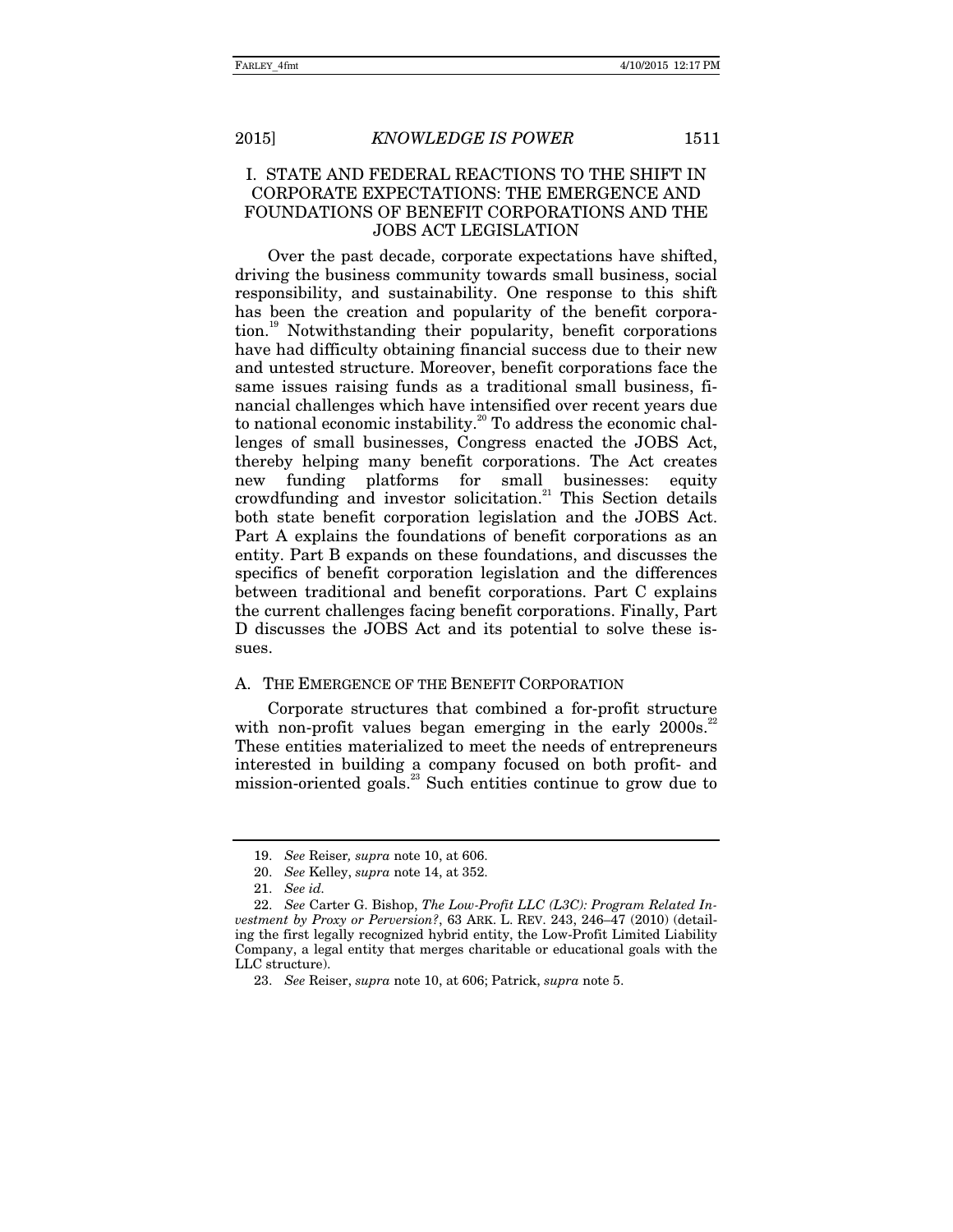increased demand from consumers and investors.<sup>24</sup> Though various types of hybrid entities exist, $25$  the benefit corporation has proven the most effectual and successful because its foundations are based in corporate law, with which entrepreneurs and investors have a greater understanding and familiarity.<sup>26</sup>

In 2010, Maryland became the first state to enact legislation adopting the benefit corporation.<sup>27</sup> Since Maryland's enactment, twenty-five additional states have adopted some type of benefit corporation legislation, $^{28}$  while others continue to introduce such legislation.<sup>29</sup> Delaware, the predominant state for corporate law, has also adopted benefit corporation legislation, solidifying the importance and potential of this emerging business entity.

#### B. DIFFERENCES BETWEEN TRADITIONAL CORPORATIONS AND BENEFIT CORPORATIONS

Generally, a benefit corporation is a business entity that allows companies to consider external social obligations in addition to the general corporate expectation of profit maximization and shareholder value.<sup>30</sup> While there are some differences among states' benefit corporation legislation, among the many states, benefit corporations are similarly defined and adhere to

 28. Arizona, Arkansas, California, Colorado, Connecticut, Delaware, Florida, Hawaii, Illinois, Louisiana, Massachusetts, Minnesota, Nebraska, Nevada, New Hampshire, New Jersey, New York, Oregon, Pennsylvania, Rhode Island, South Carolina, Utah, Vermont, Virginia, Washington, D.C., and West Virginia have all enacted legislation. *See State by State Legislative Status*, BENEFIT CORP, http://www.benefitcorp.net/state-by-state-legislative-status (last visited Mar. 9, 2015). Indiana, Kentucky, Montana, New Mexico, North Dakota, and Oklahoma have introduced legislation. *See id.*

30. *Id.*

 <sup>24.</sup> Strom, *supra* note 5.

<sup>25.</sup> *See, e.g.*, Bishop, *supra* note 22, at 246–47.

<sup>26.</sup> *See* Kelley, *supra* note 14, at 350–54; Reiser, *supra* note 10, at 594, 601–03. B Lab, a non-profit that promotes benefit corporations, headed this progress, implementing non-legal certifications and commercialization to initiate the early popularity of benefit corporations. *Powered by B Lab*, BENEFIT CORP INFO. CTR, http://benefitcorp.net/about-b-lab (last visited Mar. 9, 2015). B Lab has been pivotal in the creation and visibility of benefit corporations, especially in efforts creating the *Model Benefit Corporation Legislation*, which has served as the foundation for state efforts in benefit corporation legislation. *See* MODEL BENEFIT CORP. LEGISLATION §§ 102, 201(a) (2013), *available at* http://benefitcorp.net/storage/documents/Model\_Benefit\_Corporation\_ Legislation.pdf.

 <sup>27.</sup> Cyr & Lubar, *supra* note 6.

<sup>29.</sup> *See id*.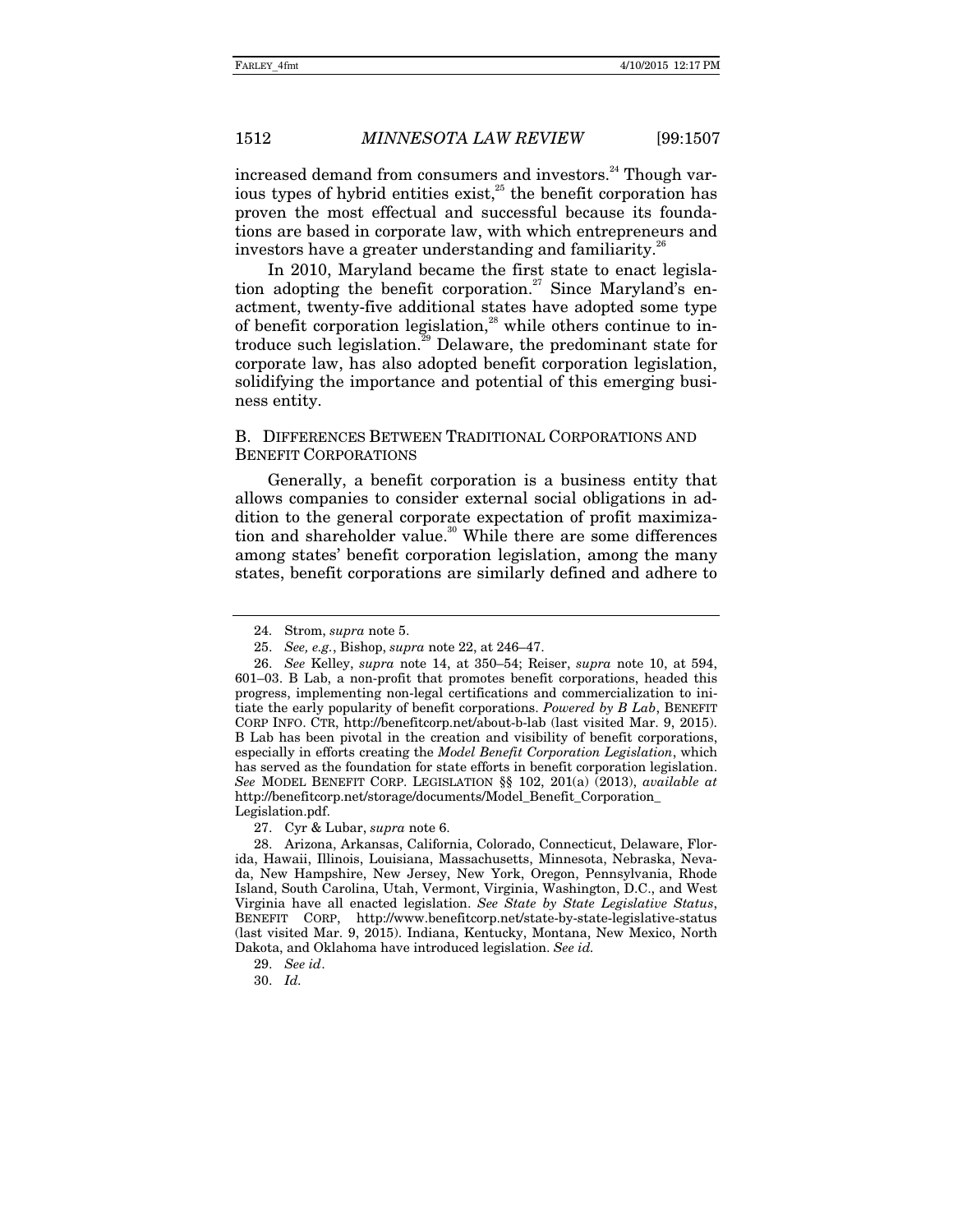the same fundamental requirements.<sup>31</sup> There are three primary characteristics that differentiate benefit corporations from traditional corporations: corporate purpose; mandated director and officer accountability; and transparency requirements.

#### 1. Corporate Purpose

A traditional corporation can have any legal purpose.<sup>32</sup> Accompanying this flexible idea, however, is the general expectation that the goal of a corporation is to maximize profits and shareholder value.<sup>33</sup> Though the scope of this concept has been the topic of much debate and litigation, $34$  it is generally understood that a corporation "is organized and carried on primarily for the profit of the stockholders."35

Benefit corporations deviate from this traditional purpose. While pursuing profits, benefit corporations also have the "purpose of creating general public benefit."<sup>36</sup> This expands the traditional corporate goals to include the promotion of general or specific public benefits. A general public benefit is defined as a "material positive impact on society and the environment . . .

 33. Judd F. Sneirson, *Green Is Good: Sustainability, Profitability, and a New Paradigm for Corporate Governance*, 94 IOWA L. REV. 987, 1001–03 (2009).

 34. Einer Elhauge, *Sacrificing Corporate Profits in the Public Interest*, 80 N.Y.U. L. REV. 733, 735–38 (2005).

 36. MODEL BENEFIT CORP. LEGISLATION § 201(a) (2013); *see also* CAL. CORP. CODE § 14601(a) (West 2014); HAW. REV. STAT. § 420D-2 (West 2014); MD. CODE ANN., CORPS. & ASS'NS § 5-6C-01(c) (LexisNexis 2014); N.J. STAT. ANN. § 14A:18-1 (West 2014); N.Y. BUS. CORP. LAW § 1702 (McKinney 2003); VT. STAT. ANN. tit. 11A, § 21.03(a)(1) (2014); VA. CODE ANN. § 13.1-782 (2011).

<sup>31.</sup> *See generally* JAMES D. COX & THOMAS LEE HAZEN, *The Evolution of Corporations in England and America*, 1 TREATISE ON THE LAW OF CORPORATIONS § 2:14 (3d ed. 2012 & Supp. 2014).

<sup>32.</sup> *See, e.g.*, MINN. STAT. § 302A.101 (1981) ("A corporation may be incorporated under this chapter for any business purpose or purposes, unless some other statute of this state requires incorporation for any of those purposes under a different law. Unless otherwise provided in its articles, a corporation has general business purposes.").

 <sup>35.</sup> Dodge v. Ford, 170 N.W. 668, 684 (Mich. 1919); *see also* Katz v. Oak Indus., Inc., 508 A.2d 873, 879 (Del. Ch. 1986); Long v. Norwood Hills Corp., 380 S.W.2d 451, 475–479 (Mo. Ct. App. 1964); Granada Inv., Inc. v. DWG Corp., 823 F. Supp. 448, 459 (N.D. Ohio 1993). *Compare* Sneirson, *supra* note 33, at 1001–06 (recognizing a duty to shareholders but arguing the businessjudgment rule renders this duty meaningless), *with* Jonathan R. Macey, *A Close Read of an Excellent Commentary on* Dodge v. Ford, 3 VA. L. & BUS. REV. 177, 179 (2008) (arguing that duties to shareholders remain paramount, even in the face of deference to corporate managers), *and* STEPHEN M. BAINBRIDGE, CORPORATION LAW AND ECONOMICS §§ 1.4(B), 9.2, 9.3 (2002).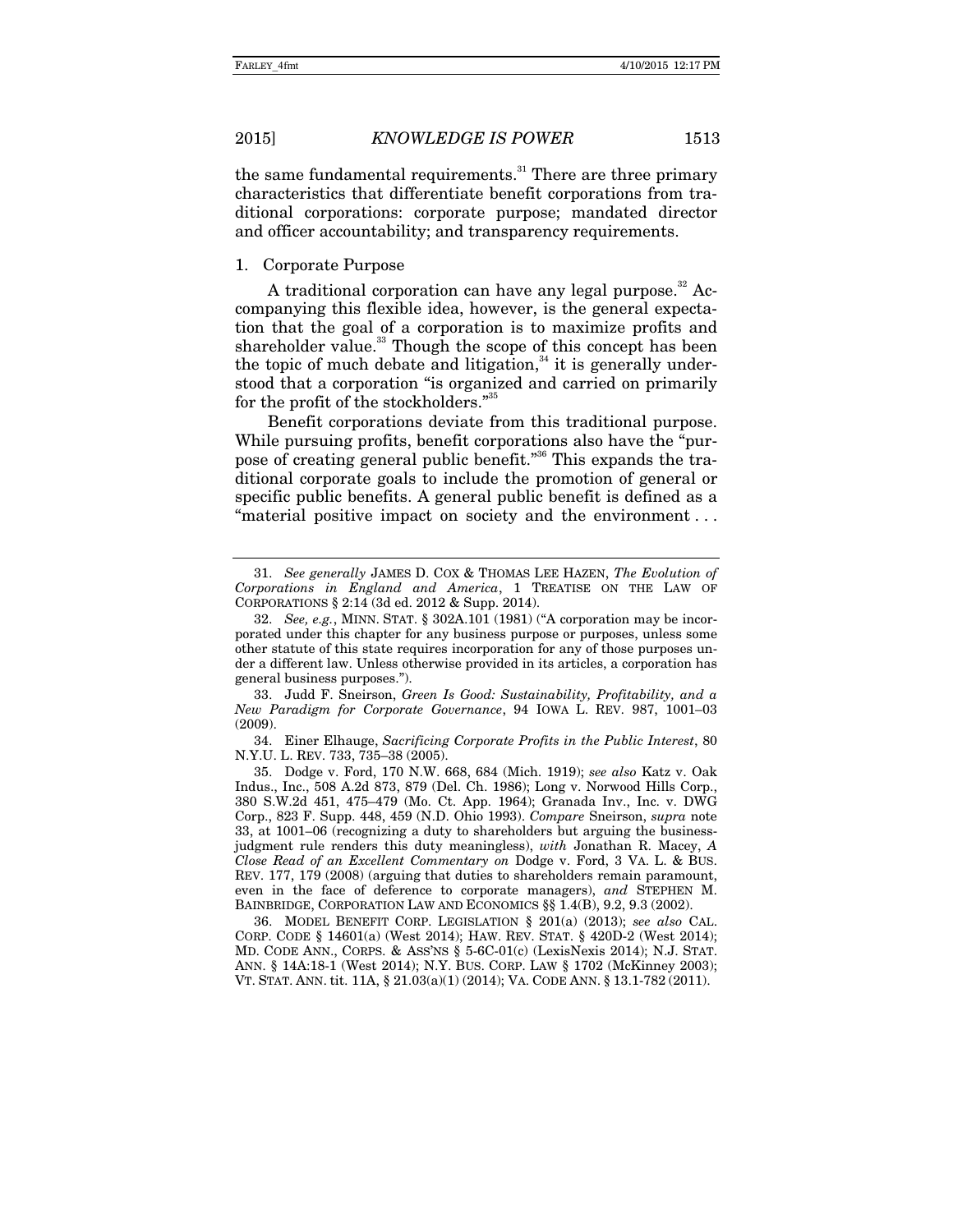from the business and operations of a benefit corporation."<sup>37</sup> Some states allow benefit corporations to adopt specific public benefits in addition to general public benefits, including:

 (1) providing low-income or underserved individuals or communities with beneficial products or services; (2) promoting economic opportunity for individuals or communities beyond the creation of jobs in the normal course of business; (3) protecting or restoring the environment; (4) improving human health; (5) promoting the arts, sciences or advancement of knowledge; (6) increasing the flow of capital to entities with a purpose to benefit society or the environment; and (7) conferring any other particular benefit on society or the environment.<sup>3</sup>

A general public benefit is required.<sup>39</sup> Specific public benefits, such as a societal or environmental benefit, are not mandatory.40 The difference between the goals of a traditional corporation versus a benefit corporation is important because those goals drive the operation, strategic direction, and obligations of company management.<sup>4</sup>

#### 2. Management Accountability

Typically, officers and directors must act in accordance with the purpose and goals of a corporation.<sup>42</sup> As discussed, the general purpose of a traditional corporation is to maximize profits and shareholder value.<sup>43</sup> Consequently, directors must generally work to achieve those ends. In so doing, directors owe a fiduciary duty of loyalty and care to the corporation, and, thereby, to the shareholders.<sup>44</sup> The duty of loyalty requires di-

41. *See generally* Rodolico, *supra* note 9.

43. *See infra* Part I.B.1.

 44. Andrew S. Gold, *The New Concept of Loyalty in Corporate Law*, 43 U.C. DAVIS L. REV. 457, 457–60 (2009) ("A director's fiduciary duty of loyalty has long been a core feature of corporate jurisprudence.").

 <sup>37.</sup> MODEL BENEFIT CORP. LEGISLATION § 102; *see also* CAL. CORP. CODE § 14601(c); HAW. REV. STAT. § 420D-2; MD. CODE ANN., CORPS. & ASS'NS § 5- 6C-01(c); N.J. STAT. ANN. § 14A:18-1; N.Y. BUS. CORP. LAW § 1702(b); VT. STAT. ANN. tit. 11A, § 21.03(a)(4); VA. CODE ANN. § 13.1-782.

 <sup>38.</sup> MODEL BENEFIT CORP. LEGISLATION § 102; CAL. CORP. CODE § 14601(e); HAW. REV. STAT. § 420D-5(b); MD. CODE ANN., CORPS. & ASS'NS § 5-6C-01(d); N.J. STAT. ANN. § 14A:18-1; N.Y. BUS. CORP. LAW § 1702(e); VT. STAT. ANN. tit. 11A, § 21.03(a)(6); VA. CODE ANN. § 13.1-782.

<sup>39.</sup> *See* MODEL BENEFIT CORP. LEGISLATION § 102.

<sup>40.</sup> *See id.*

<sup>42.</sup> *See* Leo E. Strine, Jr., *Our Continuing Struggle with the Idea That For-Profit Corporations Seek Profit*, 47 WAKE FOREST L. REV. 135, 148–55 (2012). *But see* Lyman Johnson, *Emerging Issues In Social Enterprise: Pluralism in Corporate Form: Corporate Law and Benefit Corps.*, 25 REGENT U. L. REV. 269, 273 (2012).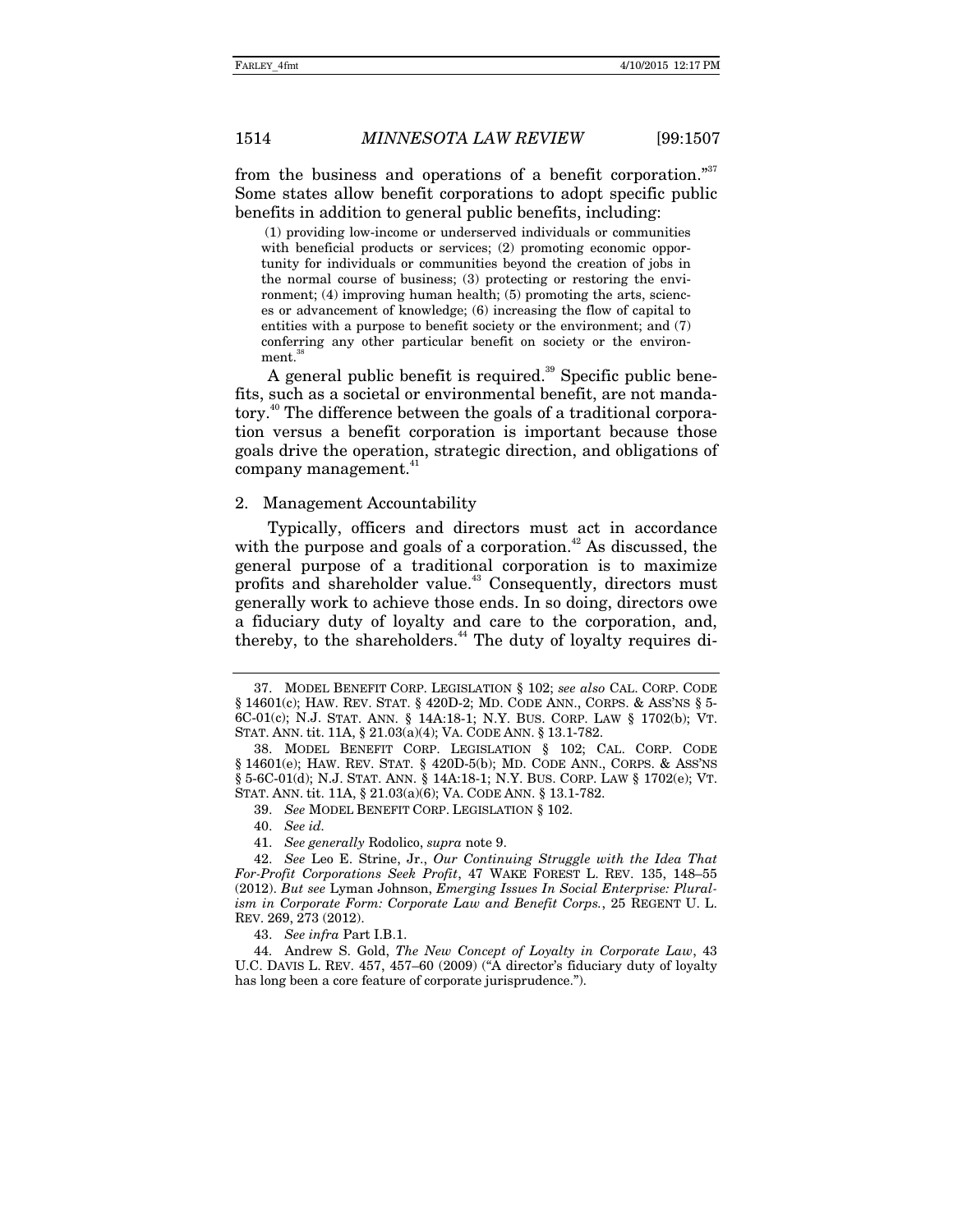rectors to pursue the best interests of the corporation and shareholders above their own interests.<sup> $45$ </sup> The duty of care requires that directors exercise good "business judgment" and use ordinary care in operating the business.<sup>46</sup>

Nevertheless, there is a division in traditional corporate statutes among states. Some states permit officers and directors of traditional corporations to consider other constituencies, stakeholders other than the company's shareholders, in their business judgment. For example, Minnesota's corporate statute provides that the Board of Directors "may . . . consider the interests of the corporation's employees, customers, suppliers, and creditors, the economy of the state and nation, community and societal considerations, and the long-term as well as shortterm interests of the corporation and its shareholders  $\dots$ ."<sup>47</sup> In contrast, other states, including Delaware, do not expressly permit corporations to consider such non-shareholder constituencies.<sup>48</sup> The difference between these so-called constituency statutes and non-constituency statutes presents an important difference in corporate common law among the states. The expectation of benefit corporations, however, is distinct from both constituency and non-constituency corporate statutes. While traditional corporate constituency statutes permit the consideration of other constituents aside from the corporation and its shareholders, benefit corporations *require* the consideration of a company's purported benefits.<sup>49</sup> Accordingly, the management of benefit corporations has different fiduciary duties than the management of traditional corporations.

Benefit corporation legislation mandates heightened accountability requirements for management, which expands the fiduciary duties of officers and directors so that they are re-

<sup>45.</sup> *Id.*

<sup>46.</sup> *See, e.g.*, NLRB v. Bildisco & Bildisco, 465 U.S. 513, 525 (1984) (explaining that the business judgment rule is the standard, though declining to apply it in this case); *In re* Farmland Indus., Inc., 294 B.R. 855, 881 (Bankr. W.D. Mo. 2003) ("Under the 'business judgment' rule, the management of a corporation's affairs is placed in the hands of its board of directors and officers, and the Court should interfere with their decisions only if it is made clear that those decisions are, *inter alia*, clearly erroneous, made arbitrarily, are in breach of the officers' and directors' fiduciary duty to the corporation, [or] are made on the basis of inadequate information or study.").

 <sup>47.</sup> MINN. STAT. § 302A.251 subdiv. 5 (2014).

<sup>48.</sup> *See* Johnson, *supra* note 42, at 272.

<sup>49.</sup> *See* Leo E. Strine, Jr., *Making It Easier For Directors To "Do The Right Thing?"*, 4 HARV. BUS. L. REV. 235, 238 (2014). *See also* Johnson, *supra* note 42, at 289.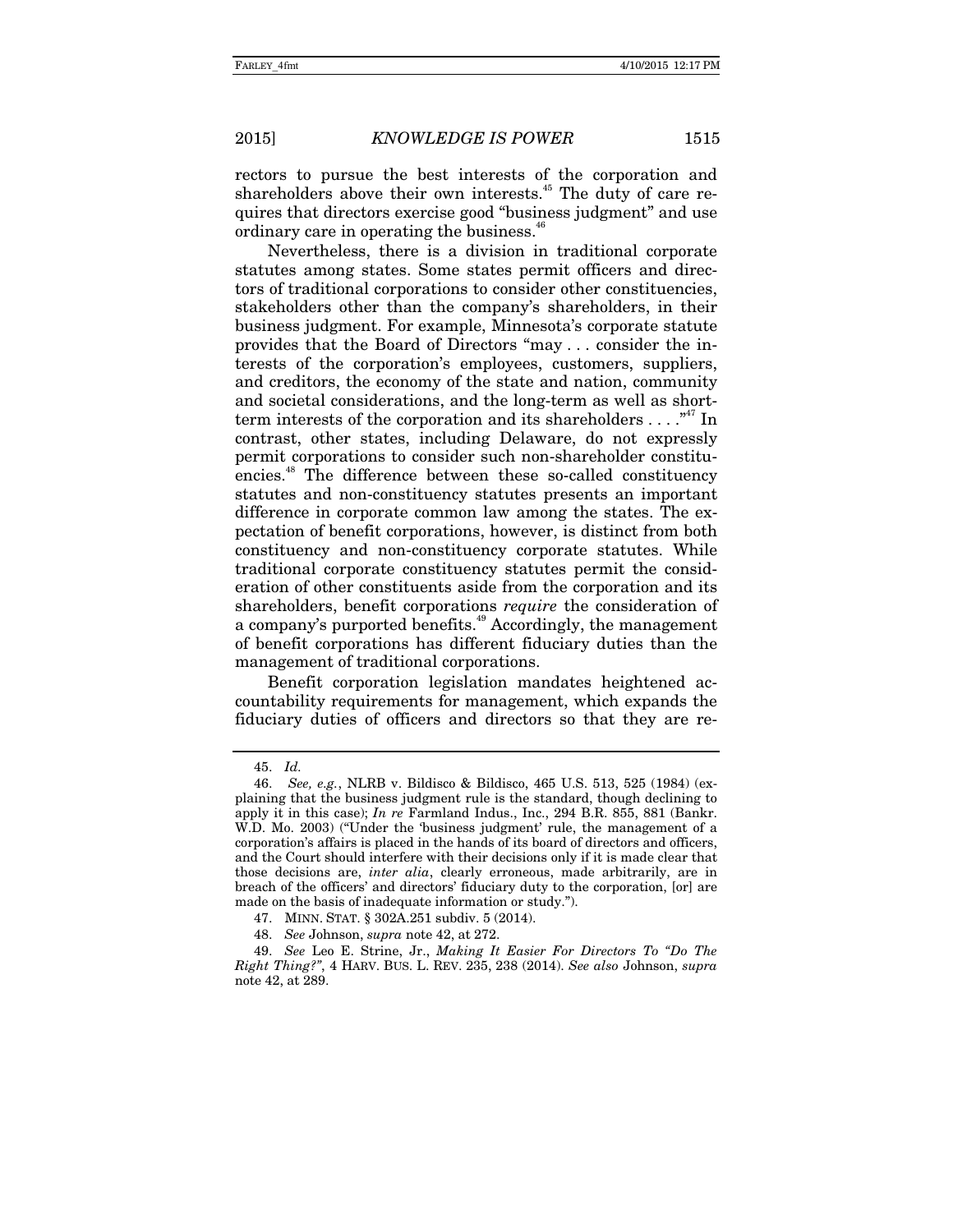quired to consider the mission-based goals of the benefit corporation.<sup>50</sup> The directors and officers of benefit corporations still owe the duties of loyalty and care, but benefit corporation legislation modifies this notion to include a broader range of stakeholders and stronger levels of accountability from directors and officers.<sup>51</sup> In addition to traditional fiduciary duties, benefit corporation legislation mandates that directors and officers act to support benefit corporations' purported benefits. Specifically, management must consider shareholders, employees, the "interests of customers as beneficiaries," "community and societal factors," the environment, and any other appropriate cause or group as designated by the articles or bylaws of a corporation.<sup>52</sup> These considerations extend to directors and officers.<sup>53</sup> No single consideration must be prioritized against another unless the benefit corporation's articles of incorporation explicitly provide.<sup>54</sup> The different accountability requirements in benefit corporation legislation establish a fundamental difference from regular corporations, drawing a distinction from corporate common law, which mandates that directors "maximize the financial value of a corporation.<sup>555</sup> These requirements also establish that directors and officers of benefit corporations will be held accountable for their efforts in furtherance of a benefit corporation's mission-based purposes.<sup><sup>66</sup></sup>

To substantiate these duties, many states have created a "benefit enforcement proceeding."<sup>557</sup> This proceeding creates a cause of action for specified shareholders, the corporation, or directors, if the benefit corporation fails to "pursue or create general public benefit or a specific public benefit purpose set forth in its articles," or "violat[es] any obligation, duty, or standard of conduct under" the statute.<sup>58</sup> The benefit enforce-

56. *See* Reiser, *supra* note 10, at 595.

58. *Id.*

<sup>50.</sup> *See, e.g.*, MODEL BENEFIT CORP. LEGISLATION § 102 (2013).

<sup>51.</sup> *Id.*; *see also* CAL. CORP. CODE § 14601(c) (West 2014); HAW. REV. STAT. § 420D-2 (West 2014); MD. CODE ANN., CORPS. & ASS'NS § 5-6C-01(c) (LexisNexis 2014).

 <sup>52.</sup> MODEL BENEFIT CORP. LEGISLATION § 301(a).

 <sup>53.</sup> *Id.* § 303(a).

<sup>54.</sup> *Id.*

 <sup>55.</sup> *Id.* § 301 cmt.; *see also* Reiser, *supra* note 10, at 595.

 <sup>57.</sup> MODEL BENEFIT CORP. LEGISLATION §§ 102, 301, 305 (citing Dodge v. Ford, 170 N.W. 668 (Mich. 1919); eBay Domestic Holdings, Inc. v. Newmark, 16 A.3d 1 (Del. Ch. 2010)). A benefit proceeding does not necessarily preclude standard litigation, though. Because this is untested, it is yet to be seen how this type of proceeding will work.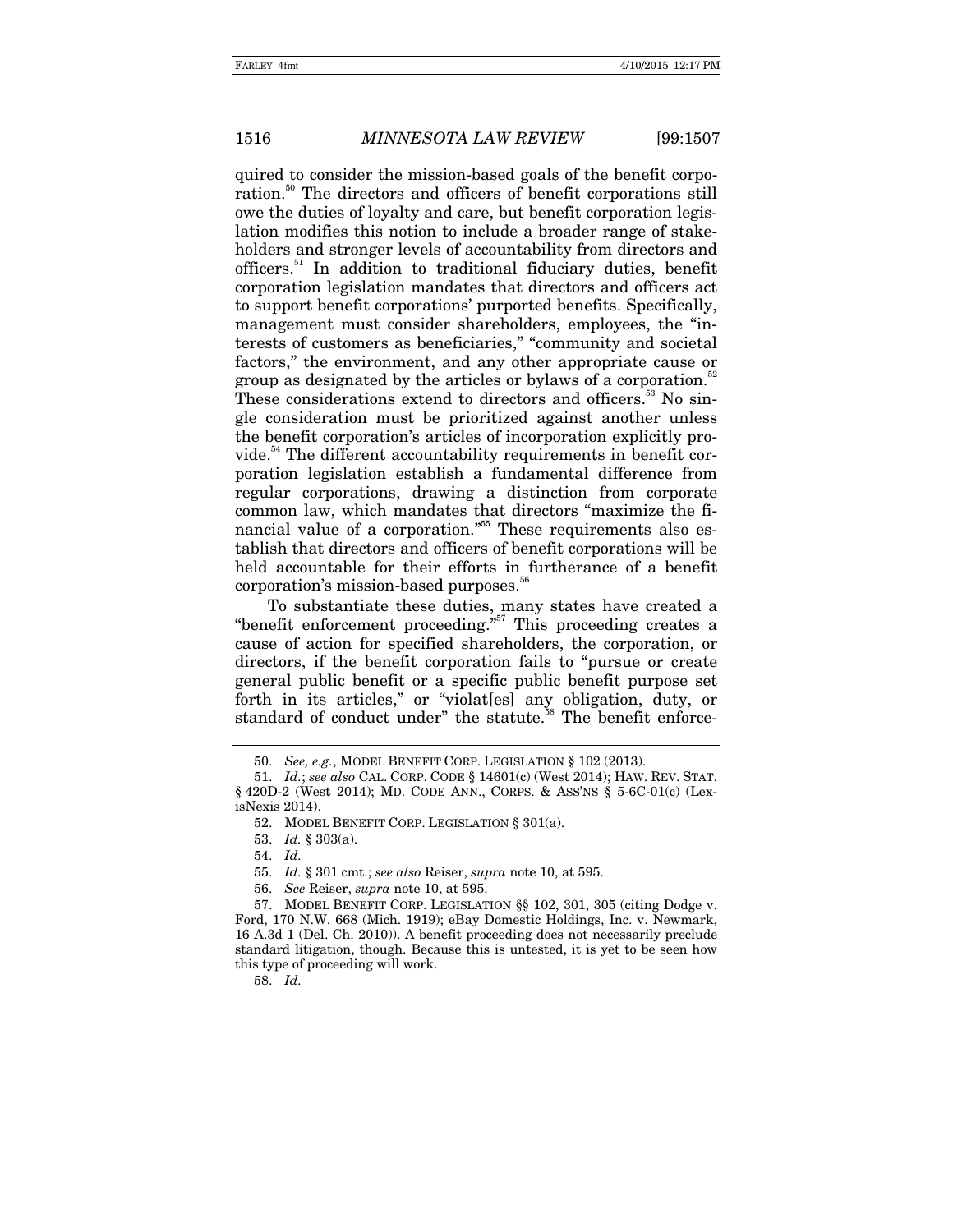ment proceeding further establishes that the directors and officers of a benefit corporation have a duty to act in accordance with the purported benefit, and will be held accountable for their pursuit of the benefits.<sup>5</sup>

#### 3. Operational Transparency

Unlike traditional corporations, benefit corporations must maintain a certain level of transparency in order to ensure that they are acting in accordance with purported general and specific public benefits.<sup>60</sup> Transparency requirements focus on the preparation of an annual benefit report, which must detail the "ways in which the benefit corporation pursued general public benefit during the year and the extent to which general public benefit was created."<sup>61</sup> The report is currently used for the benefit of existing shareholders. If one is adopted, the report is expanded to include the specific public benefit.<sup>62</sup> The annual benefit report must also include any difficulties that have hindered the corporation's ability to create these benefits.<sup>63</sup> Furthermore, the benefit corporation is tasked with assessing the "overall social and environmental performance of the benefit corporation against a third-party standard."64 Finally, the annual benefit report must be displayed on the company's website, if they have one.65 Such reporting requirements are not present in traditional corporate legislation and are a unique way to maintain and monitor the operation of a benefit corporation.

Though the benefit corporation is different from a traditional corporation, this new business model has proven successful as an independent entity.<sup>66</sup> Nevertheless, while benefit corporations have drawn substantial attention from entrepreneurs

<sup>59.</sup> *See* Cummings, *supra* note 14, at 593.

<sup>60.</sup> *Id.*

 <sup>61.</sup> MODEL BENEFIT CORP. LEGISLATION § 401(a)(1)(i); CAL. CORP. CODE § 14630 (West 2014); HAW. REV. STAT. § 420D-11 (West 2014); MD. CODE ANN., CORPS. & ASS'NS § 5-6C-08 (LexisNexis 2014); N.J. STAT. ANN. § 14A:18-11 (West 2014); N.Y. BUS. CORP. LAW § 1708 (McKinney 2003); VT. STAT. ANN. tit. 11A, § 21.14 (2014); VA. CODE ANN. § 13.1-791 (2011).

<sup>62.</sup> *See* MODEL BENEFIT CORP. LEGISLATION § 401(a)(1).

 <sup>63.</sup> *Id.* § 401(a)(1)(iii).

 <sup>64.</sup> *Id.* § 401(a)(2). *See* Reiser, *supra* note 10, at 611 ( "All of the statutes envision public benefit assessments in annual benefit reports . . . with reference to the third-party standard. But, none of the statutes specify whether or how standard-setters should be involved in vetting public-benefit provision after incorporation.").

<sup>65.</sup> Reiser, *supra* note 10, at 604.

<sup>66.</sup> *See* Strom, *supra* note 5.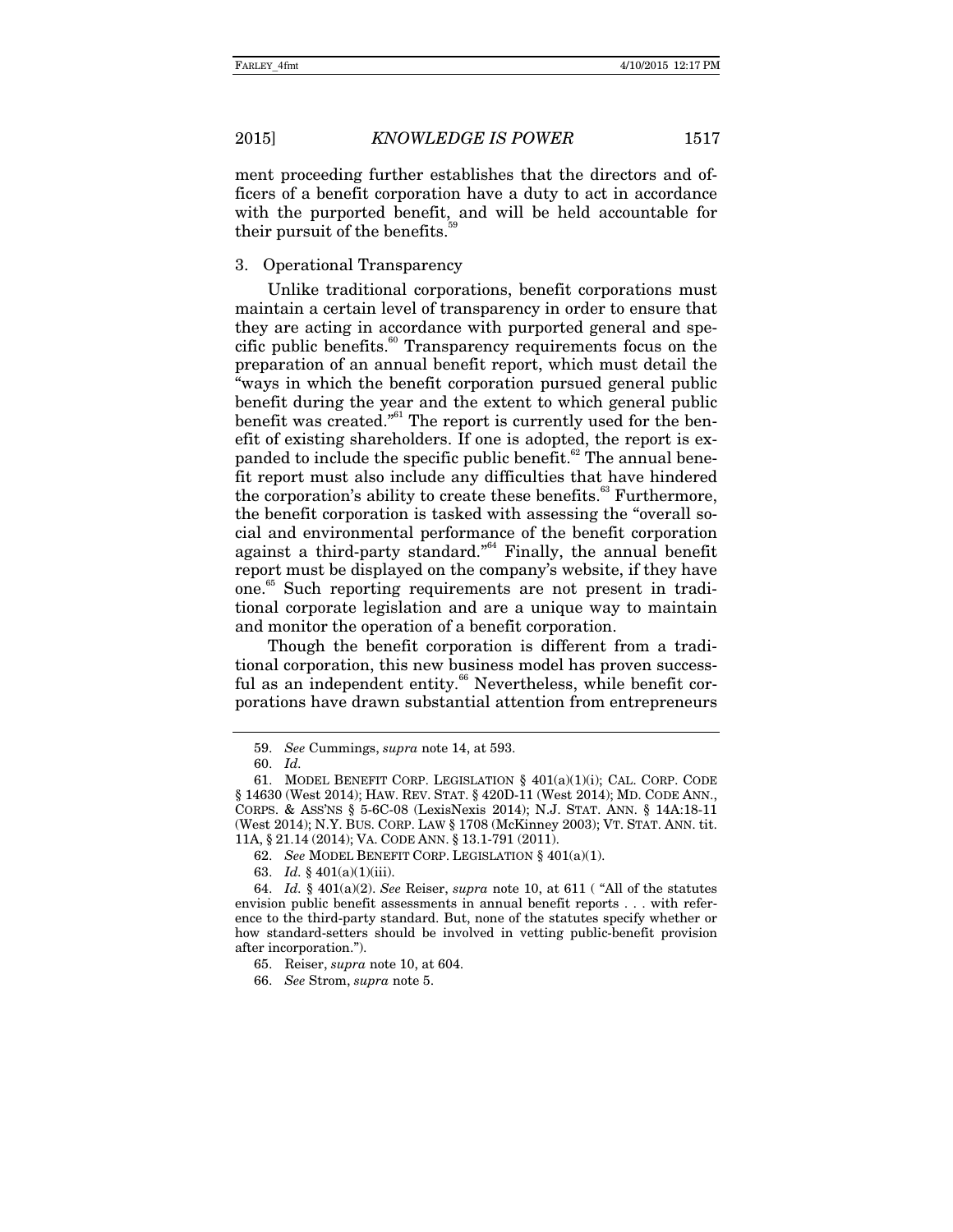and investors, they face the same challenges as a traditional startup and a number of financial challenges unique to the benefit corporation entity.

#### C. FINANCIAL ISSUES FACING BENEFIT CORPORATIONS

To date, the primary issue facing benefit corporations has been raising enough money to fund operations.<sup>67</sup> Despite their popularity with business owners, benefit corporations have experienced difficulty gaining traction with investors.<sup>68</sup> Benefit corporations are often less attractive than other options because they lack the firm, traditional incentives to invest, such as an anticipated return on investment. The pecuniary return on investing in a benefit corporation is not yet clear. It can be difficult for benefit corporations to obtain funding because the entity, an untested business model, can be perceived as relatively risky.<sup>69</sup> While investors and entrepreneurs have shown interest in the benefit corporation, expectations regarding the return on investment in a benefit corporation are unknown.<sup>70</sup> Accordingly, investors are generally drawn towards a traditional corporate model, which offers a higher return on investment, or a non-profit model, which offers full dedication to public benefits and provides tax incentives for contributions.<sup>7</sup>

The general unfamiliarity with benefit corporations has exacerbated funding issues.<sup>72</sup> There is not yet precedent with which to evaluate issues arising from benefit corporations; there has not been litigation regarding a benefit corporation's shareholder rights, nor has there been a benefit enforcement

<sup>67.</sup> *See* Cummings, *supra* note 14, at 588.

<sup>68.</sup> *See* Strine, *supra* note 49, at 251 ("But another crucial question for the benefit corporation to answer affirmatively is whether benefit corporations can generate results for equity investors that inspire confidence that companies doing it the right way will generate long-run returns consistent with prudent portfolio growth.").

<sup>69.</sup> *See id*.; *see also* Reiser, *supra* note 10, at 618–21 (explaining the difficulties that face small companies, especially benefit corporations, in obtaining funding).

<sup>70.</sup> *See generally* Resier, *supra* note 10*.*

 <sup>71.</sup> Emily Chan, *The Profitable Side of Nonprofits—Part II: Different Legal Structures*, NONPROFIT L. BLOG (May 13, 2011), http://www .nonprofitlawblog.com/the-profitable-side-of-nonprofits-part-ii-different-legal -structures.

<sup>72.</sup> *See generally* Reiser, *supra* note 10, at 618–21 (explaining the difficulties that face small companies, especially benefit corporations, in obtaining funding).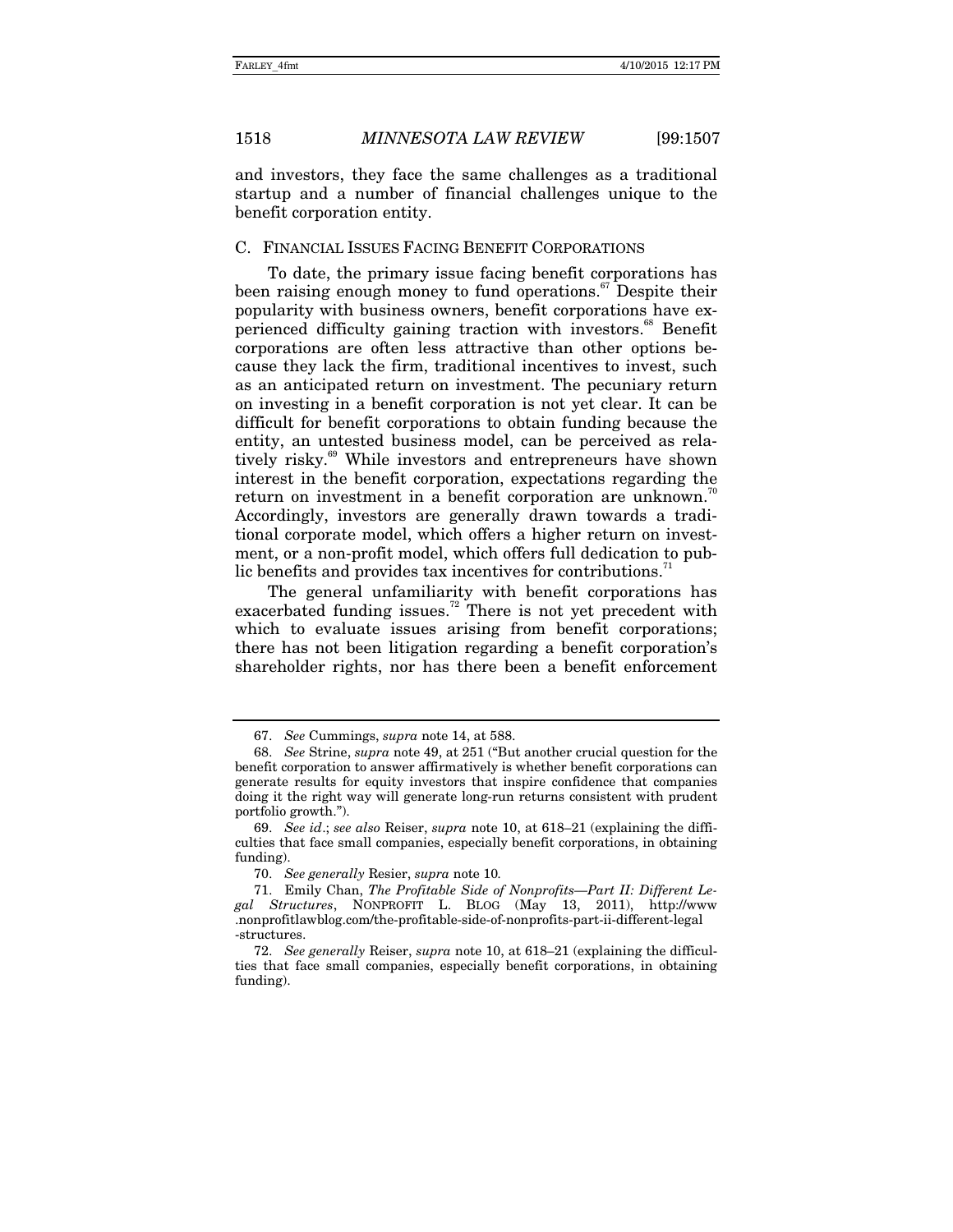proceeding.73 In effect, there is no clear foundation as to how a benefit corporation will operate and be held accountable if they do not achieve purported benefits or act in accordance with accountability requirements. The repercussions are unclear, and it is unknown what rights shareholders will have to enforce compliance with either the profit- or mission-based expectations.<sup>74</sup> Though a popular platform for entrepreneurs, the benefit corporation's newness can deter investors.

Moreover, because benefit corporations are often small or startup businesses, they face the same general difficulties obtaining and maintaining funding. Small businesses have difficulty obtaining funding due to the overly burdensome requirements to enter securities markets, which allow companies to gain capital.<sup>75</sup> Additionally, as small businesses, it is difficult to effectively advertise and access investors. Congress has recently addressed funding issues facing all small businesses, which will also improve the situation for many benefit corporations.

### D. THE JOBS ACT PROVIDES A POWERFUL SOLUTION FOR FUNDING SMALL BUSINESSES

The JOBS Act was enacted on April 5, 2012.<sup>76</sup> The purpose of the act is to "increase American job creation and economic growth by improving access to the public capital markets for emerging growth companies. $\frac{377}{7}$  This is done primarily through two new funding platforms for small businesses: equity crowdfunding and investor solicitation. As Part 1 details, the Act "establishes the foundation for a regulatory structure for startups and small businesses to raise capital through securities offerings using the Internet through crowdfunding."78 Part

 76. Jumpstart Our Business Startups (JOBS) Act, Pub. L. No. 112-106, 126 Stat. 306, 307–08 (2012).

77. *Id.*

 78. Crowdfunding, 78 Fed. Reg. 66,428, 66,429 (Nov. 5, 2013) (to be codified at 17 C.F.R. pts. 200, 227, 232, 239, 240, 249).

 <sup>73.</sup> Strine, *supra* note 49, at 251; Doug Bend & Alex King, *Why Consider a Benefit Corporation?*, FORBES (May 30, 2014, 9:00 AM), http://www.forbes .com/sites/theyec/2014/05/30/why-consider-a-benefit-corporation.

 <sup>74.</sup> Reiser, *supra* note 10, at 612 ("The statutes impose no clear framework for directorial decision making. Without one, it is difficult to identify a metric by which shareholders might enforce fiduciaries' compliance with dual mission.").

 <sup>75.</sup> Joan MacLeod Heminway, *To Be or Not To Be (a Security): Funding for For-Profit Social Enterprises*, 25 REGENT U. L. REV. 299, 319 (2013) ("The costs associated with producing these filings are significant and may be slightly higher for social enterprise issuers . . . .").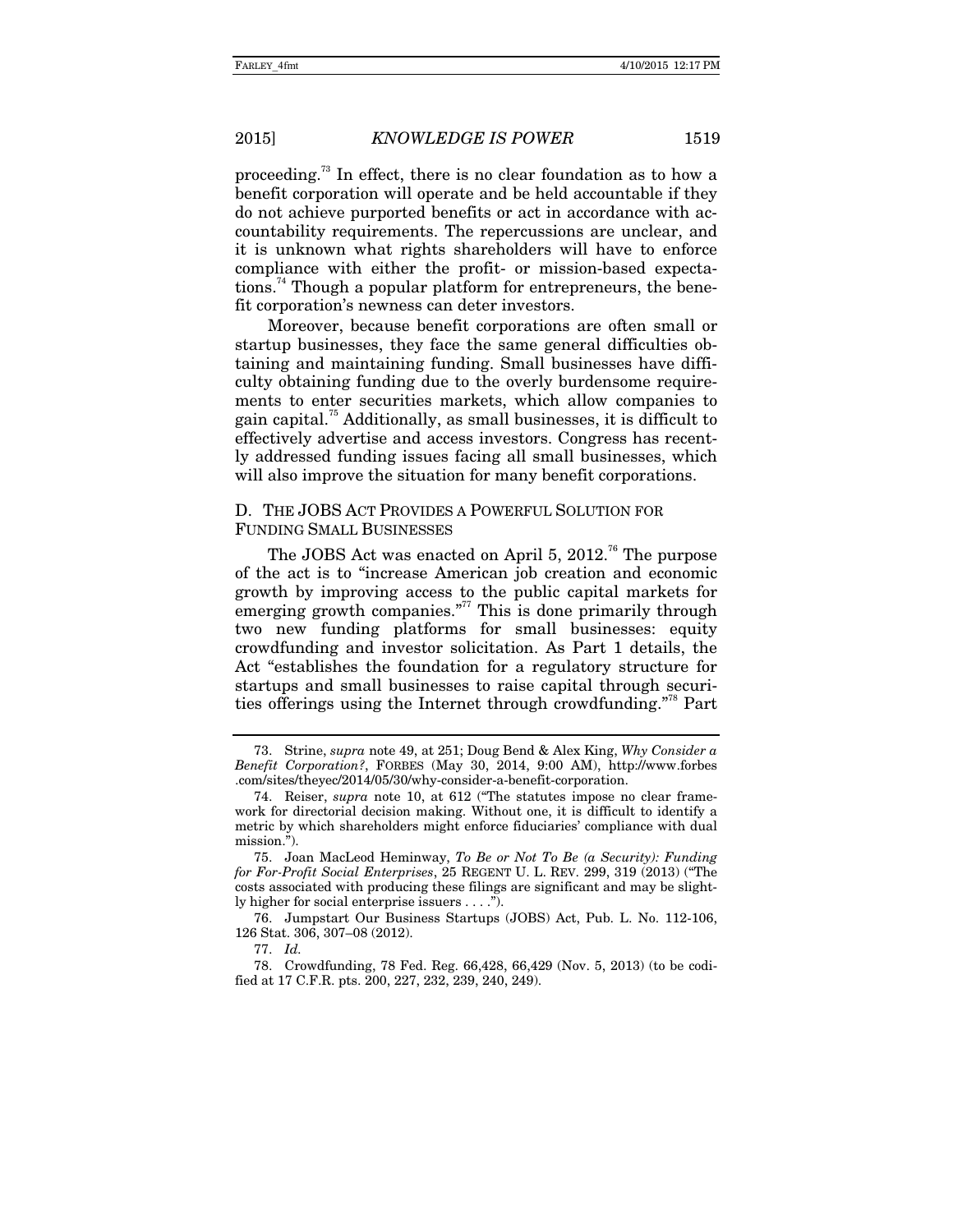2 discusses the new allowance for investor solicitation under the Act.<sup>79</sup> These provisions were initiated to provide small businesses with an opportunity to reach investors and earn capital without entering the often costly and burdensome securities market.<sup>80</sup>

#### 1. The JOBS Act Establishes a Platform for Equity "Crowdfunding"

The JOBS Act improves funding for small businesses through the creation of a regulatory platform for equity crowdfunding. Put simply, crowdfunding raises money from a large amount of people investing small individual contributions.<sup>81</sup> Currently, there are a number of websites that facilitate crowdfunding.<sup>82</sup> Nevertheless, the current form of crowdfunding cannot offer investors any share in the financial returns of the company,<sup>83</sup> because selling shares or interest in the profit of a company equates to selling securities.<sup>84</sup> Selling securities or security-like products requires federal registration and is highly

 <sup>79.</sup> *Fact Sheet: Eliminating the Prohibition on General Solicitation and General Advertising in Certain Offerings*, U.S. SEC. & EXCH. COMM'N (July 10, 2013), http://www.sec.gov/news/press/2013/2013-124-item1.htm.

 <sup>80.</sup> Crowdfunding, 78 Fed. Reg. at 66,429. *See* Dave Michaels, *Crowdfunding for Internet Stock Sales Approved by SEC*, BLOOMBERG (Oct. 23, 2013, 11:01 PM), http://www.bloomberg.com/news/articles/2013-10-23/sec -to-vote-on-crowdfunding-plan-as-white-advances-jobs-act-1-.

 <sup>81.</sup> Crowdfunding, 78 Fed. Reg. at 66,429. *See also* Brummer & Gorfine, *supra* note 18 (defining crowdfunding as "the process by which capital is raised for a project, venture, or enterprise through the pooling of numerous and relatively small financial contributions or investments from the public, usually via the internet").

 <sup>82.</sup> Examples of current crowdfunding websites include http://www .kickstarter.com, http://www.peerbackers.com, and http://www.indiegogo.com. Although these websites offer funding options, they do not "offer securities, such as an ownership interest or share of profits in a business; rather, money was contributed in the form of donations, or in return for the product being made. The JOBS Act creates an exemption from the registration requirements of the Securities Act that provides for a form of securities crowdfunding." *Small Business and the SEC*, U.S. SEC. & EXCH. COMM'N (October 10, 2013), http://www.sec.gov/info/smallbus/qasbsec.htm#capital.

 <sup>83.</sup> Currently, small businesses can raise capital through "borrowing money from banks, other financial institutions or friends/family and by selling securities," but if the company "offer[s] and sell[s] securities, even if to just one person, the offer and sale of the securities must either be registered with the SEC or conducted in accordance with one of the many registration exemptions . . . [this] would make your company a public company. Going public is a very

significant step for any company." *Id.*

 <sup>84.</sup> Crowdfunding, 78 Fed. Reg. at 66,429.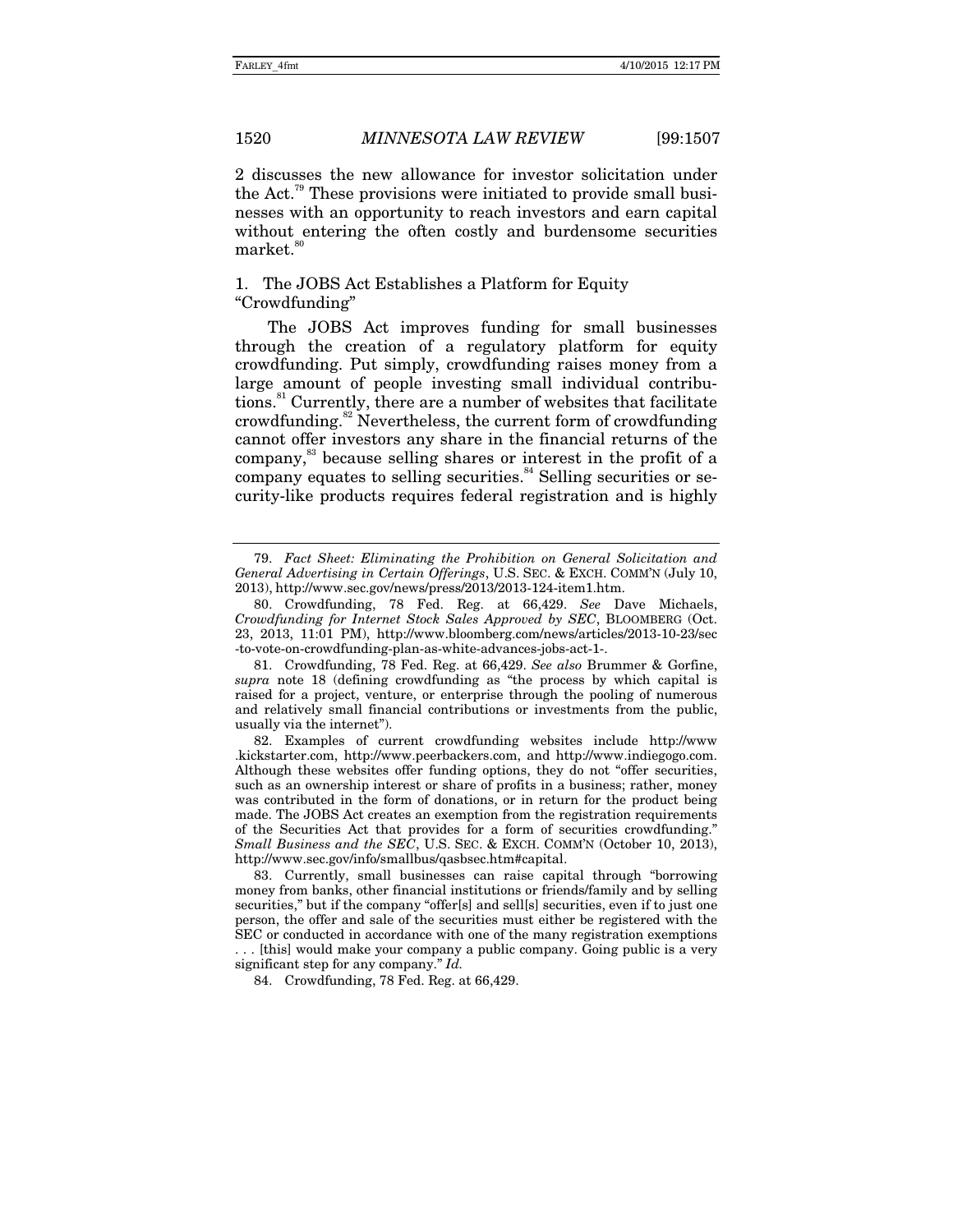regulated under the Securities Act of  $1933$ .<sup>85</sup> Such regulation would trigger ongoing reporting to the SEC under the Securities Exchange Act of 1934.<sup>86</sup> These regulations and reporting requirements are costly and time-consuming, which prevents many small businesses from selling securities.

In response, the SEC has proposed rules under Title III of the JOBS Act (Title III) to facilitate crowdfunding as a legal platform to raise money without triggering the same SEC regulation, often referred to as the "equity model" of crowdfunding.<sup>88</sup> The purpose of Title III is to "help alleviate the funding gap and accompanying regulatory concerns faced by startups and small businesses in connection with raising capital.<sup>"89</sup> Title III makes equity crowdfunding accessible to both small companies and investors, as it allows qualifying companies to utilize crowdfunding to sell securities without the standard SEC regulations.

Specifically, Title III adds Securities Act section 4(a)(6), which creates an exemption from SEC registration under the Securities Act of 1933.<sup>30</sup> Under section 4(a)(6), if a company meets three main requirements, it may participate in equity crowdfunding.<sup>91</sup> First, the company cannot raise over one million dollars over a twelve-month period.<sup>92</sup> Second, individual investments within this time frame are limited. $\frac{93}{3}$  Third, the investor transactions must be conducted through a registered intermediary, either a broker or a "funding portal," a newly established entity under the SEC legislation.<sup>94</sup> A company may

90. *Id.* at 66,431.

92. *Id.* at 66,431–32.

 93. The investment cannot come from an investor in an amount greater than \$2,000 or 5% of the annual income or net worth if the investor has less than \$100,000 in annual income or net worth; alternatively, if the investor has an annual income or net worth of over \$100,000, the investor is limited to investing 10% of their annual income or net worth, but not to exceed \$100,000. *Id.* at 66,433–34.

 94. A funding portal is defined by the SEC as an intermediary platform that does not, amongst other things, "(i) offer investment advice or recommendations; (ii) solicit purchases, sales, or offers to buy securities offered or displayed on its website or portal; . . . (iv) hold, manage, possess, or otherwise

<sup>85.</sup> *Id.*

<sup>86.</sup> *Id.*

 <sup>87.</sup> *Small Business and the SEC*, *supra* note 82 (explaining the difficulties and burdens associated with registering a company with the Securities and Exchange Commission).

 <sup>88.</sup> Crowdfunding, 78 Fed. Reg. at 66,429.

<sup>89.</sup> *Id.* at 66,430.

<sup>91.</sup> *See id.*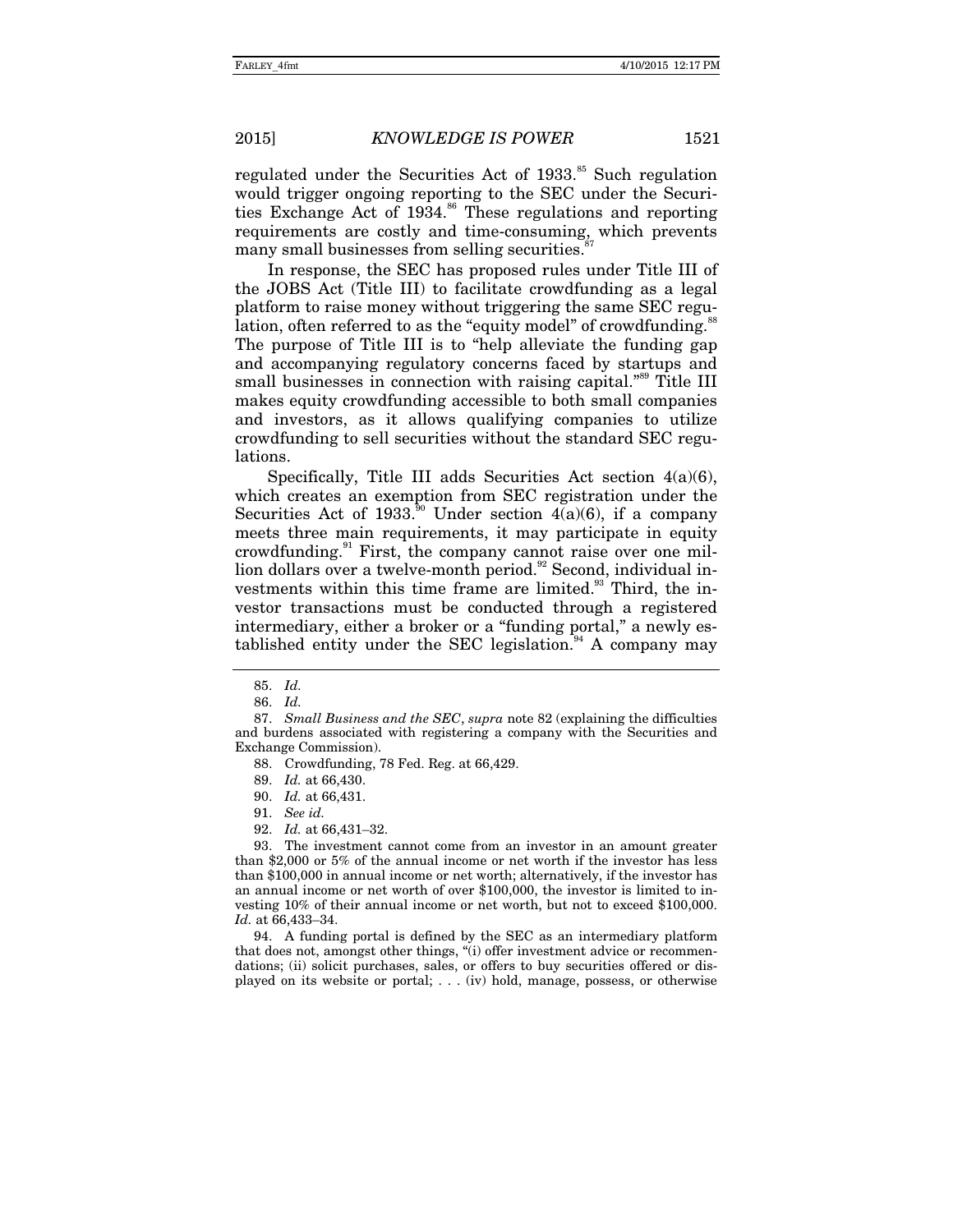only use one intermediary to conduct an offering or concurrent offerings.

In addition, Title III creates a number of regulatory requirements for companies that qualify and choose to partake in equity crowdfunding. Among other provisions, Title III adds section 4(a) to the Securities Act of 1933, which requires that "issuers and intermediaries that facilitate transactions between issuers and investors . . . provide certain information to investors and potential investors, take certain other actions and provide notices and other information to the [SEC]."96 To protect investors, section  $4(a)(6)$  requires issuer disclosures.<sup>97</sup> These disclosures are required at the time of offering, on an ongoing basis with the SEC, and must be displayed on the intermediary platform.98 Registered intermediaries will also be required to provide communication channels to facilitate the sharing of information between the company and any potential investors.<sup>99</sup> Generally, "an issuer offering or selling securities in reliance on section  $4(a)(6)$  must file specified disclosures, including financial disclosures, with the [SEC], provide these disclosures to investors and the relevant broker or funding portal and make these disclosures available to potential investors."<sup>100</sup> These disclosures include basic information, such as the name, legal status, and website of the issuer; information regarding the directors, officers, and majority shareholders; basic business and financial information; and basic information regarding the offering.<sup>101</sup> Furthermore, there are ongoing disclosure requirements, which require an annual filing "with the [SEC] and provid[ing] to investors reports of the results of operations and financial statements of the issuer."102

The new equity crowdfunding platform will undoubtedly help small businesses, including benefit corporations. Many ar-

handle investor funds or securities." *Jumpstart Our Business Startups Act, Frequently Asked Questions About Crowdfunding Intermediaries*, U.S. SEC. & EXCH. COMM'N (May 7, 2012), http://www.sec.gov/divisions/marketreg/ tmjobsact-crowdfundingintermediariesfaq.htm [hereinafter *Frequently Asked Questions*]; *see also* Crowdfunding, 78 Fed. Reg. at 66,435.

<sup>95.</sup> Crowdfunding, 78 Fed. Reg. at 66,435.

<sup>96.</sup> *Id.* at 66,430

<sup>97.</sup> *Id*.

<sup>98.</sup> *Id.*

<sup>99.</sup> *Id.* 

<sup>100.</sup> *Id.* at 66,437–38.

<sup>101.</sup> *Id.*

<sup>102.</sup> *Id.* at 66,450.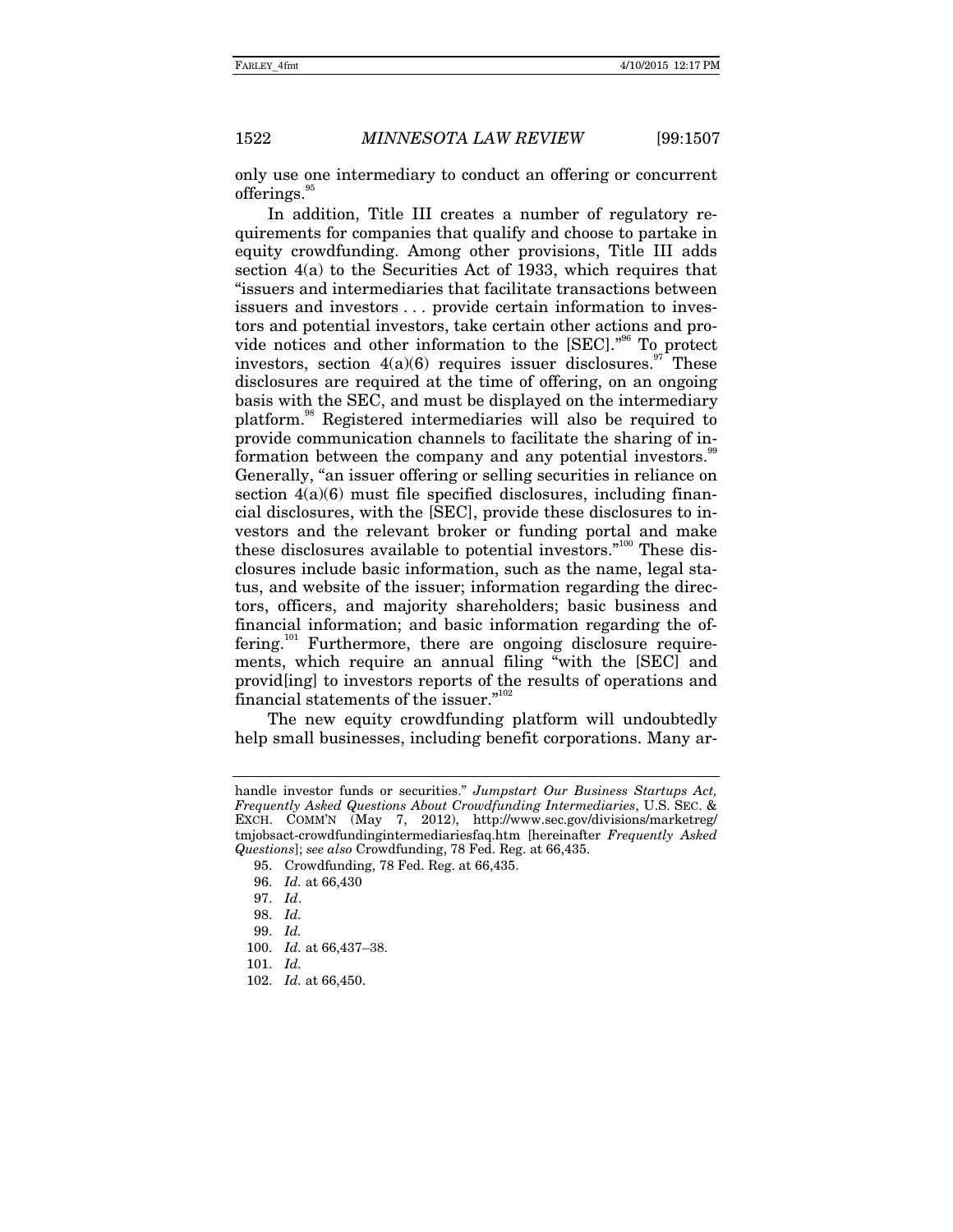gue, however, that the disclosures are not enough, and that the Act lacks serious precautions to protect potential investors.<sup>1</sup>

2. The JOBS Act Eliminates Prohibited Solicitation and Advertising of Private Security Offerings for Certain Small Businesses

In addition to allowing equity crowdfunding, the SEC has eliminated the prohibition on soliciting and advertising security offerings.<sup>104</sup> Traditionally, companies sell securities if they are registered with the SEC or if they fall within statutory exemptions from registration.<sup>105</sup> Most exemptions "prohibit companies from engaging in general solicitation or general advertising—that is, advertising in newspapers or on the Internet among other things—in connection with securities offerings."<sup>106</sup> As such, if companies sell securities within these registration exemptions, the company is prohibited from advertising and soliciting potential investors. There are various exemptions from registration, but "Rule 506 of Regulation D is the most widelyused," especially for small companies. $107$  Rule 506 creates a "safe harbor" for companies seeking to solidify their offering as a private offering, and, therefore, protect themselves from the burdensome SEC public offering requirements.<sup>108</sup> Although Rule 506 traditionally required that these exempt companies refrain from advertising and soliciting their securities, Title II of the JOBS Act (Title II) provides for general solicitation. Title II eliminates the traditional prohibition of "general solicitation or general advertising in offering and selling securities pursuant to Rule 506, provided that all purchasers of the securities are accredited investors and the issuer takes reasonable steps to verify that such purchasers are accredited investors."109 The SEC specifies that accredited investors are "individuals who

 109. Eliminating the Prohibition Against General Solicitation and General Advertising in Rule 506 and Rule 144A Offerings, 78 Fed. Reg. 44,771, 44,771 (July 24, 2013) (to be codified at 17 C.F.R. pts. 230, 239, 242).

<sup>103.</sup> *See*, *e.g.*, Michael D. Guttentag, *Protection from What? Investor Protection and The JOBS Act*, 13 U.C. DAVIS BUS. L. J. 207 (2013) (explaining the lack of protection afforded to consumers under the JOBS Act).

 <sup>104.</sup> *Fact Sheet*, *supra* note 79.

<sup>105.</sup> *Id.*

<sup>106.</sup> *Id.*

<sup>107.</sup> *Id.*

 <sup>108.</sup> *Rule 506 of Regulation D*, U.S. SEC. & EXCH. COMM'N (Jan. 1, 2013), http://www.sec.gov/answers/rule506.htm. Regulation D Rule 506 companies are required to fill out Form D, which is available at http://www.sec.gov/ about/forms/formd.pdf.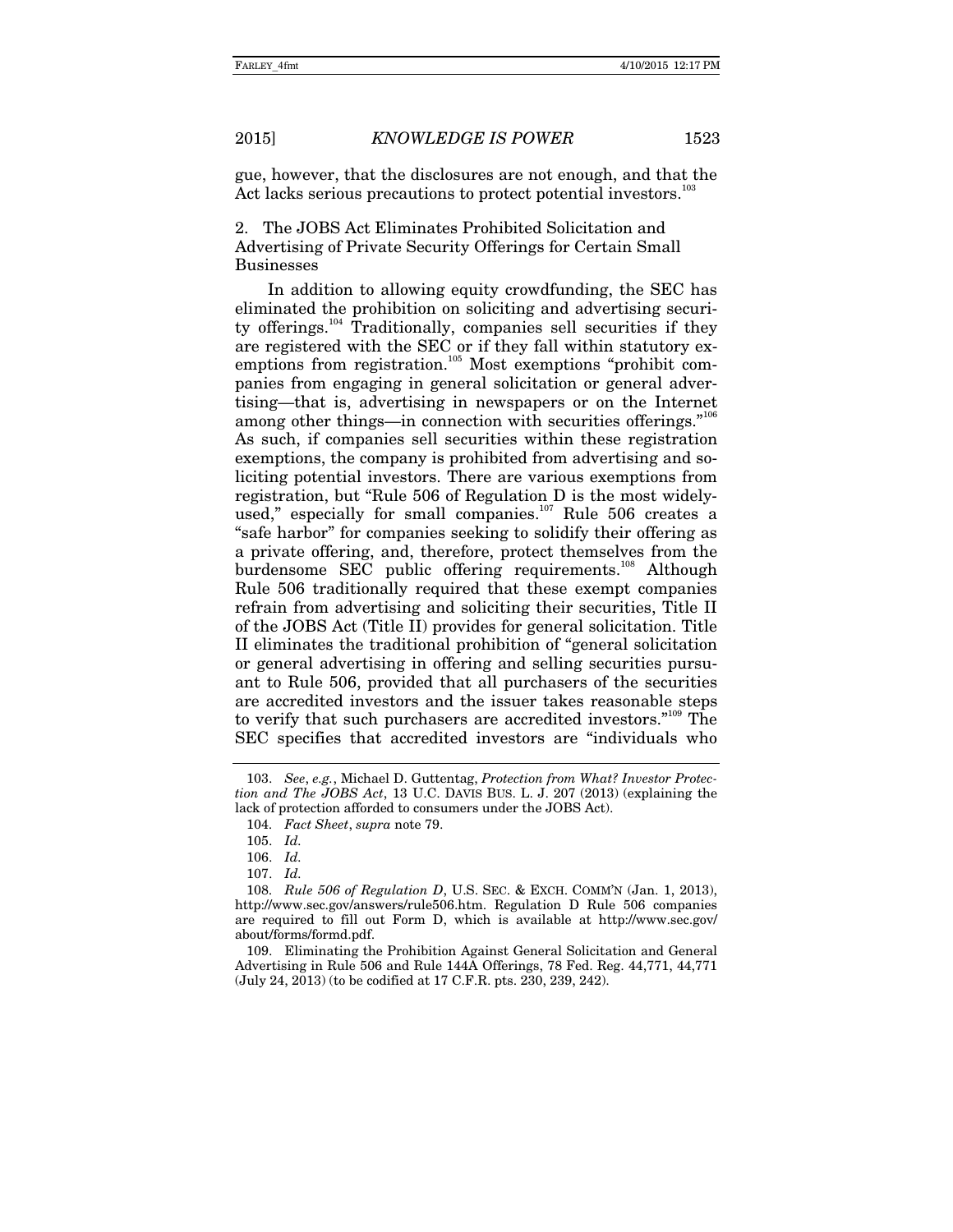meet certain minimum income or net worth levels, or certain institutions such as trusts, corporations, or charitable organizations that meet certain minimum asset levels."<sup>110</sup> Title II is thereby limited in its availability to small businesses, but is nonetheless a powerful tool to gain more investors and funds.<sup>111</sup>

The Act's solicitation platform will open a new avenue for small and startup benefit corporations to advertise, and in turn gain more investors, but there are numerous issues that may arise. A primary concern is the minimal disclosure requirements.<sup>112</sup> The issuing company has minimal disclosure obligations triggered by Rule 506 at the time of offering; Rule 506 does not have ongoing disclosure requirements.<sup>113</sup> Disclosure requirements are, in essence, replaced with investor accreditation requirements.<sup>114</sup> However, this shift, from the corporation to the investor, may increase the likeliness of fraudulent practices and create information asymmetry among investors of benefit corporations; a scenario that has the potential to negatively impact the future of these new entities.<sup>1</sup>

### II. THE INTERSECTION BETWEEN THE JOBS ACT AND BENEFIT CORPORATIONS

As previously discussed, the primary issue facing benefit corporations is the ability to raise and maintain enough funds to support their operations.<sup>116</sup> However, with the enactment of Title II and III of the JOBS Act, raising funds is more attainable for all small businesses, including most benefit corporations. The JOBS Act aids in alleviating funding problems for benefit corporations, but it creates serious issues for the investors of benefit corporations: neither the SEC regulations nor state benefit corporation legislation includes affirmative disclosure requirements educating and informing potential investors. Part A discusses the ways in which the JOBS Act alleviates

 <sup>110.</sup> *Fact Sheet*, *supra* note 79.

 <sup>111.</sup> Chance Barnett, *The Crowdfunder's Guide to General Solicitation and Title II Of The JOBS Act*, FORBES (Sept. 23, 2013, 10:40 AM), http://www .forbes.com/sites/chancebarnett/2013/09/23/the-crowdfunders-guide-to-generalsolicitation-title-ii-of-the-jobs-act/3.

 <sup>112.</sup> Brummer & Gorfine, *supra* note 18 (explaining the major change in the law and in what circumstances a company can now, under the JOBS Act, solicit or advertise their securities to investors).

<sup>113.</sup> *See* Guttentag, *supra* note 103, at 247–48.

<sup>114.</sup> *See id.* at 249.

<sup>115.</sup> *Id.*

<sup>116.</sup> *See supra* Part I.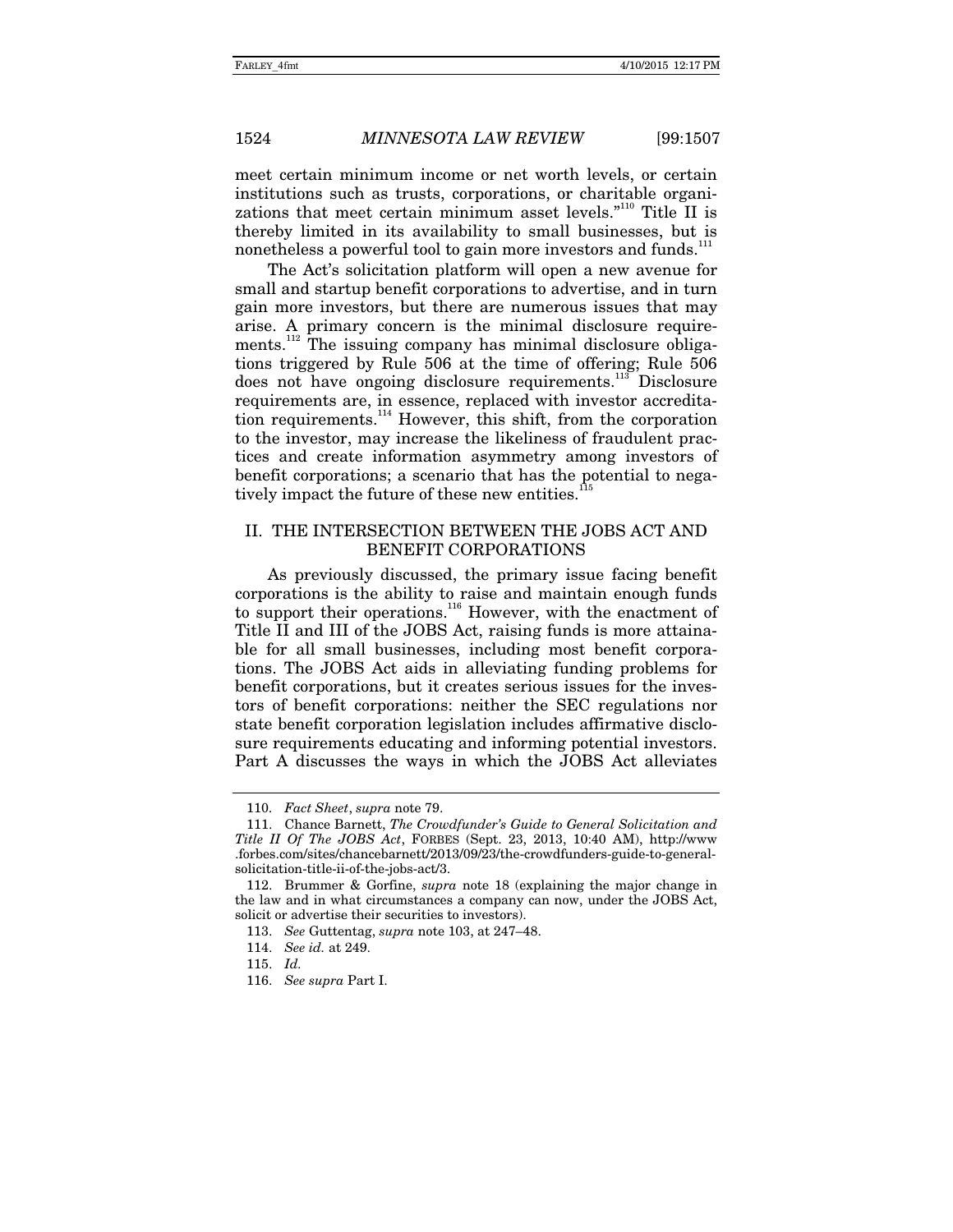funding issues for benefit corporations. Part B discusses the major issues the JOBS Act creates for potential investors, threatening the success of benefit corporations.

### A. THE JOBS ACT SOLVES FUNDING ISSUES FOR BENEFIT **CORPORATIONS**

While it is impossible to resolve all financial issues facing benefit corporations, the JOBS Act largely alleviates many funding issues that benefit corporations currently face. Benefit corporations can now utilize the new equity crowdfunding model to raise funds or take advantage of the new solicitation laws to attract additional investors.<sup>117</sup> These new funding platforms are ideal for benefit corporations for three primary reasons. First, benefit corporations are generally small, startup businesses, and the JOBS Act is intended to help such companies.<sup>118</sup> Second, current, non-equity crowdfunding is targeted at small, often non-profit, companies with a mission or greater social purpose.119 While this generally does not need to be explicit in a company's mission to participate, this is what has driven, and will continue to drive, the popularity behind crowdfunding.<sup>120</sup> Due to their mission-based purposes, it is natural that benefit corporations will use these platforms. $^{121}$  Benefit corporations inherently fall within this target mission-focused type of company.122 Third, benefit corporations will use solicitation because it is a simple, relatively easy way to gain investors. Benefit cor-

120. *See* Victor Luckerson, *The Crowdfunding Economy Is About To Pop*, TIME (Sept. 24, 2013), http://business.time.com/2013/09/24/the-crowdfunding -economy-is-about-to-pop.

121. *See* Strom, *supra* note 5 ("Unlike a straight nonprofit group, these businesses can tap into conventional capital markets as well as philanthropy. And unlike a for-profit corporation, the structure allows investors to emphasize the social mission over making money, and to be supported by money from foundations.").

122. *Id.*

 <sup>117.</sup> The JOBS Act does not include any provision excluding certain entity types.

 <sup>118.</sup> Jumpstart Our Business Startups (JOBS) Act, Pub. L. No. 112-106, 126 Stat. 306, 307–08 (2012).

<sup>119.</sup> *See, e.g.*, FIRSTGIVING, http://www.firstgiving.com (last visited Mar. 9, 2015) (exemplifying a non-profit oriented crowdfunding site); KICKSTARTER, http://www.kickstarter.com (last visited Mar. 9, 2015) (exemplifying a community and arts oriented crowdfunding site). *See generally* Taylor Corrado, *7 Top Crowdfunding Sites for Nonprofits and Higher-Ed Institutions*, HUBSPOT (Sept. 9, 2013, 6:00 PM), http://blog.hubspot.com/marketing/crowdfunding -sites-for-nonprofits-higher

<sup>-</sup>ed-li.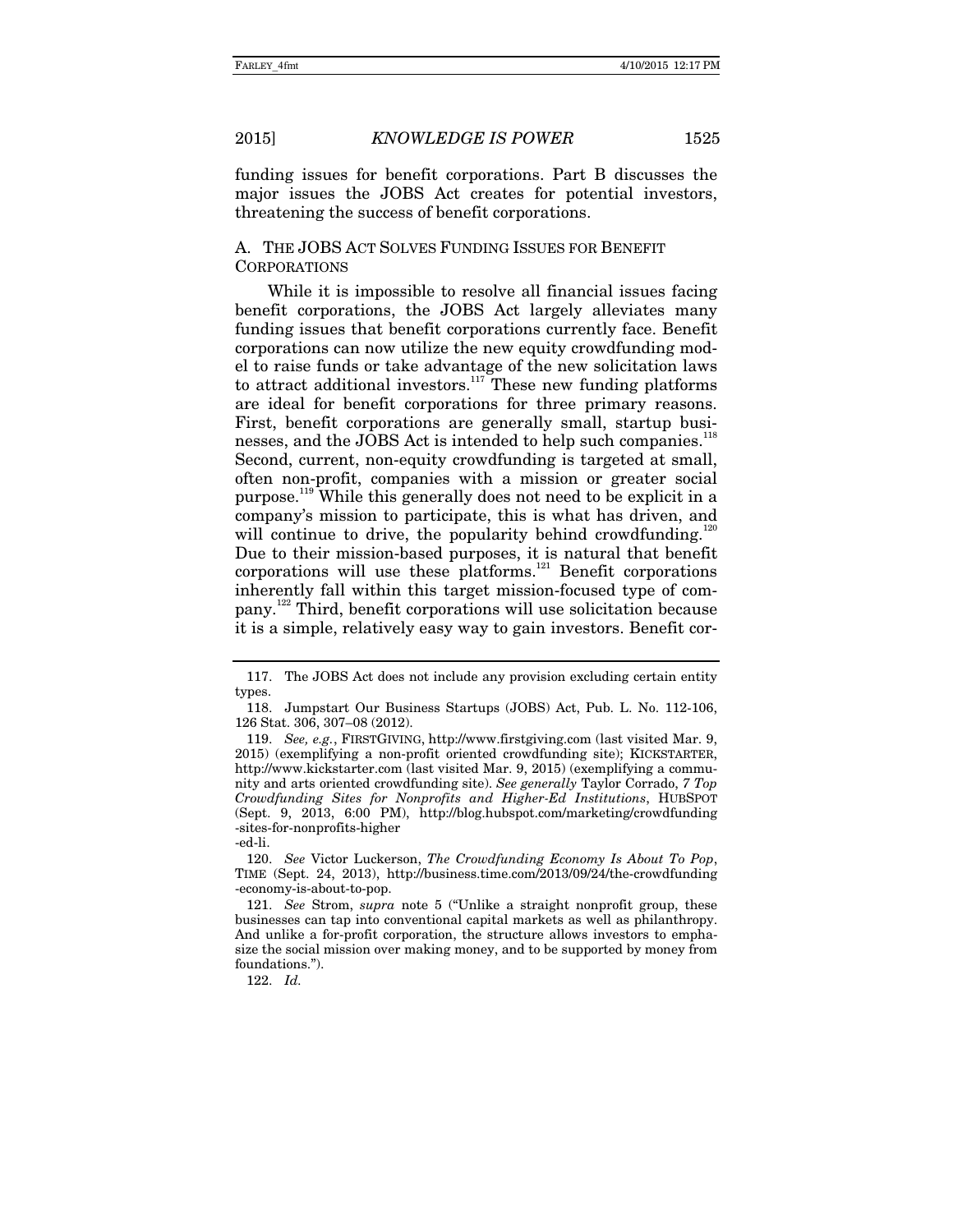porations have the potential to be successful using solicitation because of their profit- and mission-based model, which has already proven attractive to investors and consumers in the increasingly socially-minded market.<sup>123</sup>

Although there are some entry barriers to these platforms, they are minimal and are no different for benefit corporations than for any other business entity. $124$  It follows, then, that benefit corporations will have the opportunity to sell shares in their company through equity crowdfunding without traditional SEC registration, thus increasing the company's ability to attain funding.<sup>125</sup> In addition to solicitation, a simple form of advertising to investors, the equity crowdfunding platform will greatly increase a company's exposure, as its information will be available on an intermediary's website, which potential investors will primarily utilize.<sup>126</sup> As a result, if benefit corporations meet the SEC requirements, they will be able to advertise shares and solicit investors. This will greatly increase a benefit corporation's exposure to potential investors.<sup>127</sup> Gaining traction with such investors will ultimately enable the corporation to acquire funds in support of the business.<sup>128</sup> While these platforms cannot fully eliminate funding issues facing small businesses, including those facing benefit corporations, they are an important and necessary step to level the playing field and access investors.

### B. THE JOBS ACT GENERATES INVESTOR PROTECTION ISSUES FOR BENEFIT CORPORATIONS UTILIZING SOLICITATION AND CROWDFUNDING UNDER THE JOBS ACT

The funding platforms under the JOBS Act are advantageous for benefit corporations, yet the increased access to investors and the funding they provide creates serious problems in investor protection. Although affirmative disclosures are a primary way to protect investors, $129$  neither the SEC nor states

<sup>123.</sup> *See id.*

 <sup>124.</sup> The statute makes no reference to entity status. *See generally*  Jumpstart Our Business Startups (JOBS) Act, Pub. L. No. 112-106, 126 Stat. 306, 307–08 (2012).

 <sup>125.</sup> *Frequently Asked Questions*, *supra* note 94.

<sup>126.</sup> *See* Barnett, *supra* note 111.

<sup>127.</sup> *See* Michaels, *supra* note 80.

<sup>128.</sup> *Id.*

<sup>129.</sup> *See* Guttentag, *supra* note 103, at 249; *see also* Mary Jo White, Chair, Sec. Exch. Comm'n, National Association of Corporate Directors – Leadership Conference 2013: The Path Forward on Disclosure (Oct. 15, 2013) ("At the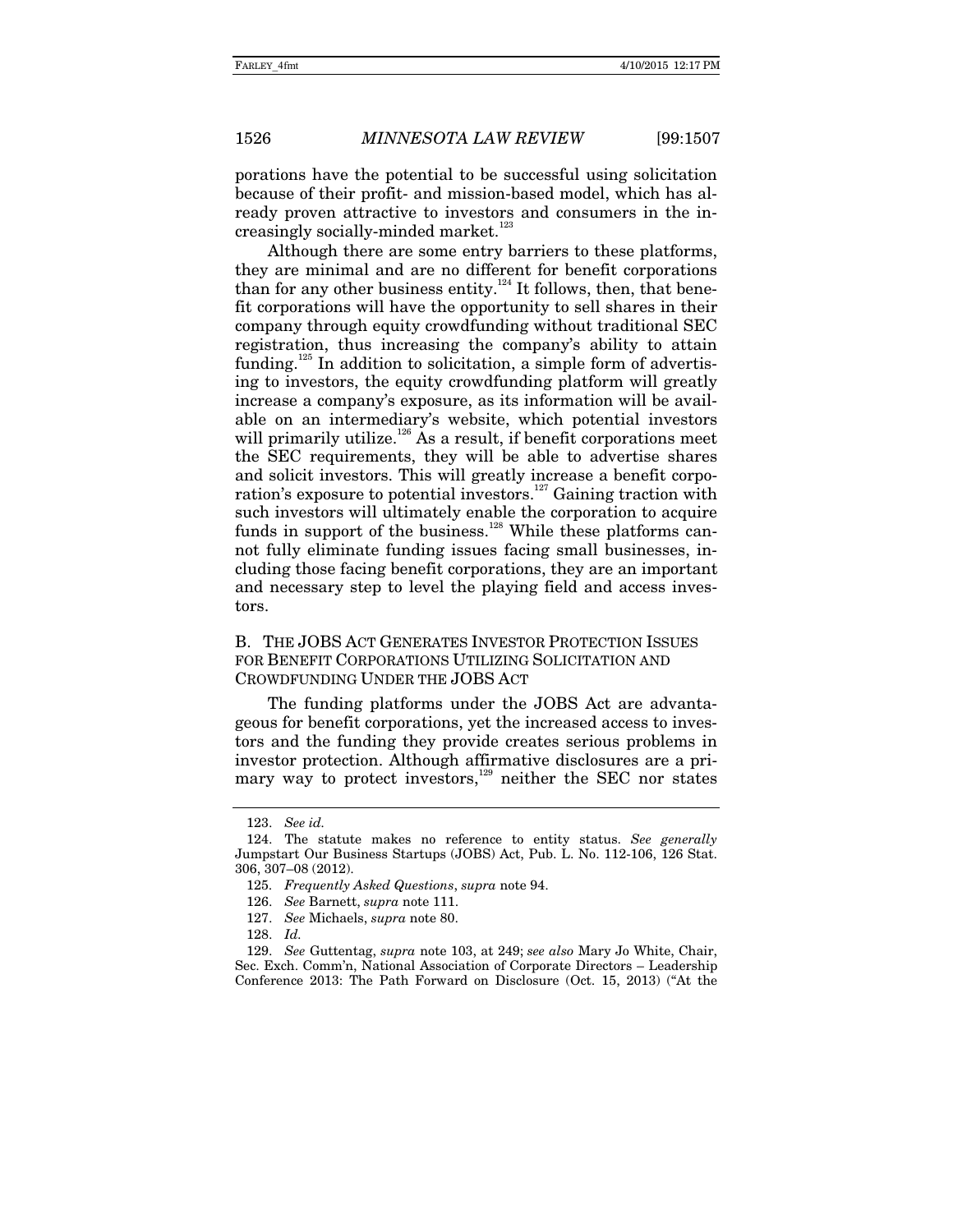have imposed adequate disclosure regulations upon benefit corporations. These regulations would be a crucial source of information regarding the nature of benefit corporations for potential investors, as they could explicitly provide pertinent investment information directly to the potential investor.<sup>130</sup> The potential damage caused by merely a single benefit corporation that defrauds its investors has the potential to negatively impact the reputation and future success of all benefit corporations.

The SEC's proposed legislation of equity crowdfunding includes limited disclosures regarding the business operations and financial condition of the company.<sup>131</sup> These disclosures, however, do not necessitate disclosure detailing the type of business entity.132 The entity of a company affects the nature of an investment in that company.<sup>133</sup> While many benefit corporations may advertise their entity-status to their advantage,<sup>134</sup> there is no provision in either funding platform regulation that mandates the disclosure of the foundational differences between a benefit corporation and a traditional corporation.<sup>135</sup> Because there is no affirmative disclosure required, a benefit corporation would not be obligated to identify as such, leaving

SEC, one of the most meaningful powers that we have to wield on behalf of investors is our authority to require companies to tell investors about the things that matter to them.").

<sup>130.</sup> *See generally* Eliminating the Prohibition Against General Solicitation and General Advertising in Rule 506 and Rule 144A Offerings, 78 Fed. Reg. 44,771 (July 24, 2013) (to be codified at 17 C.F.R. pts. 230, 239, 242) (explaining the disclosures required, which does not include any affirmative disclosures regarding business entity or operations); MODEL BENEFIT CORP. LEGISLATION § 401(a)(1) (2013).

 <sup>131.</sup> Crowdfunding, 78 Fed. Reg. 66,428, 66430 (Nov. 5, 2013) (to be codified at 17 C.F.R. pts. 200, 227, 232, 239, 240, 249).

<sup>132.</sup> *See* Eliminating the Prohibition Against General Solicitation and General Advertising in Rule 506 and Rule 144A Offerings, 78 Fed. Reg. at 44,771.

<sup>133.</sup> *See generally* Anita K. Krug, *Escaping Entity-Centrism in Financial Services Regulation*, 113 COLUM. L. REV. 2039, 2042 (2013) (discussing the importance of the entity-status in financial regulation).

<sup>134.</sup> *See* Reiser, *supra* note 10, at 621–24; *see also Benefit Corporations: A New Formula for Social Change,* CTR. FOR ASS'N LEADERSHIP (June 2012), http://www.asaecenter.org/Resources/ANowDetail.cfm?ItemNumber=179687

<sup>(&</sup>quot;There is a strong case to be made for becoming a benefit corporation to gain a competitive advantage and attract investors, many of whom are specifically designing portfolios devoted to triple-bottom-line companies.").

 <sup>135.</sup> Eliminating the Prohibition Against General Solicitation and General Advertising in Rule 506 and Rule 144A Offerings, 78 Fed. Reg. 44,771.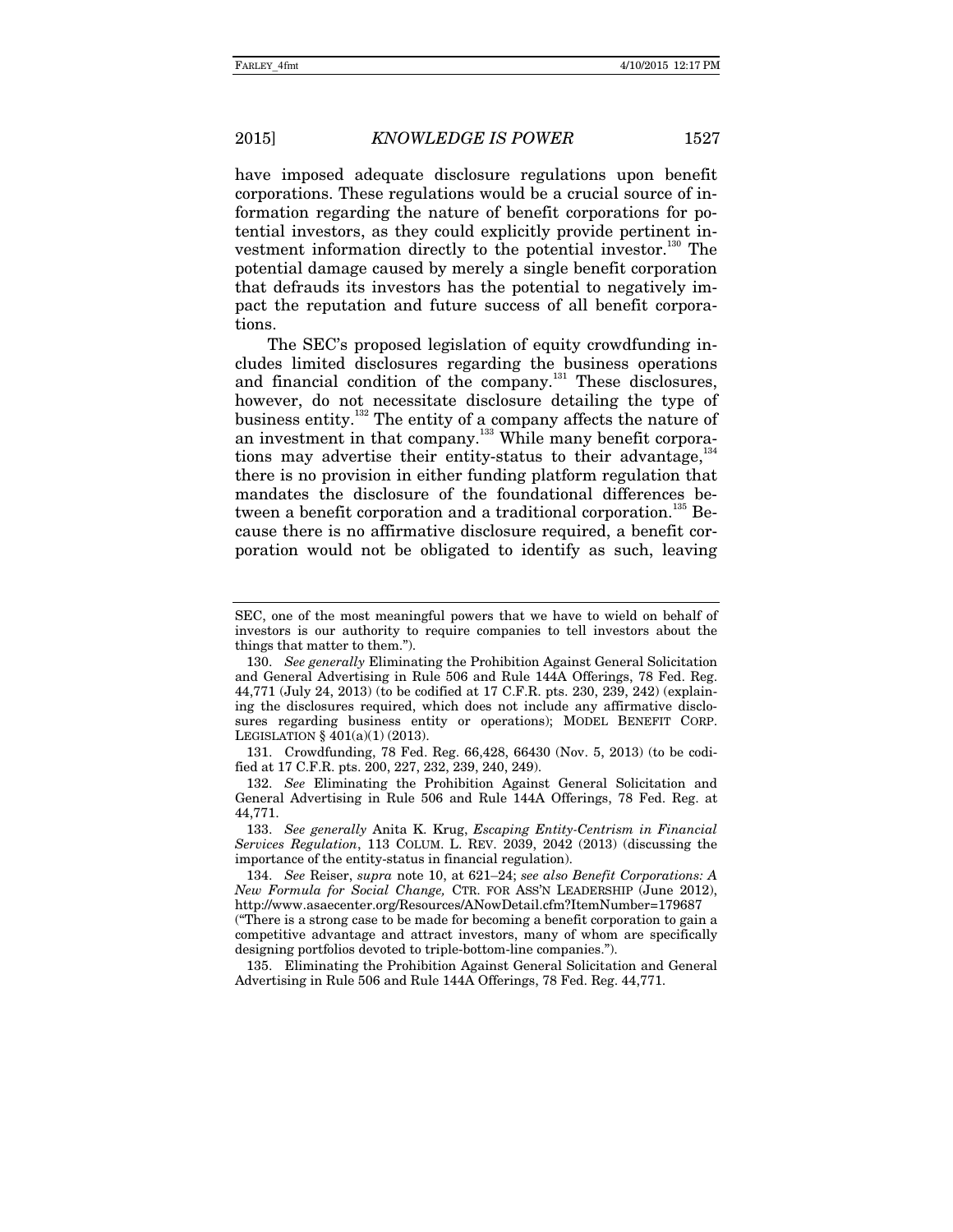potential investors unaware of the difference between a benefit and traditional corporation and, therefore, unprotected.

Like SEC regulation, state benefit corporation legislation does not include affirmative disclosures regarding the nature of the business entity.<sup>136</sup> Although state benefit corporation legislation includes efforts to promote transparency of operations, such efforts focus on minimal initial disclosures to potential investors and then after-the-fact annual disclosures regarding the company's efforts to attain their purported benefits.<sup>137</sup> These efforts revolve around the annual benefit report, which must be posted on the company website, and discloses completed efforts done to achieve the company's purported benefits.<sup>138</sup> While this regulation is an important step to keep existing shareholders informed about business operations and profits, it is ineffective to inform potential investors about the nature of the specific business and what a benefit corporation model entails.<sup>139</sup> State legislation does little in the way of informing investors about the fundamental nature of a benefit corporation before reaching shareholder status, ultimately leaving them unaware and unprotected.<sup>140</sup> Though some investors may seek to gain a better understanding of benefit corporations through independent research, many will remain unaware of the nature of their investment and uninformed as to how benefit corporations differ from traditional corporations.<sup>141</sup>

Affirmative disclosure regulations are one of the strongest tools available to protect both sophisticated and unsophisticat-

<sup>136.</sup> *See generally* MODEL BENEFIT CORP. LEGISLATION § 401(a)(1) (2013) (exemplifying the typical disclosures required of benefit corporations, which does not include explanation of the type of entity).

<sup>137.</sup> *See id.*; CAL. CORP. CODE § 14630 (West 2014); HAW. REV. STAT. § 420D-11 (2013); MD. CODE ANN., CORPS. & ASS'NS § 5-6C-08 (LexisNexis 2014); N.J. STAT. ANN. § 14A:18-11 (West 2013); N.Y. BUS. CORP. LAW § 1708 (McKinney 2003); VT. STAT. ANN. tit. 11A, § 21.14 (2014); VA. CODE ANN. § 13.1-788 (2011).

<sup>138.</sup> *See* MODEL BENEFIT CORP. LEGISLATION § 401(a)(1); CAL. CORP. CODE § 14630; HAW. REV. STAT. § 420D-11; MD. CODE ANN., CORPS. & ASS'NS § 5-6C-08; N.J. STAT. ANN. § 14A:18-11; N.Y. BUS. CORP. LAW § 1708; VT. STAT. ANN. tit. 11A, § 21.14; Va. Code Ann. § 13.1-788.

<sup>139.</sup> *See*, *e.g.*, MODEL BENEFIT CORP. LEGISLATION § 401(a)(1) (exemplifying the traditional disclosures, which do not target investors).

<sup>140.</sup> *See generally id.* § 401(a)(1).

<sup>141.</sup> *See* Anne Field, *Benefit Corporations, L3Cs and All the Rest: Making Sense of Those Confusing Choices*, FORBES (May 25, 2012, 9:58 AM) http:// www.forbes.com/sites/annefield/2012/05/25/benefit-corporations-l3cs-and-all -the-rest-making-sense-of-those-confusing-choices/2.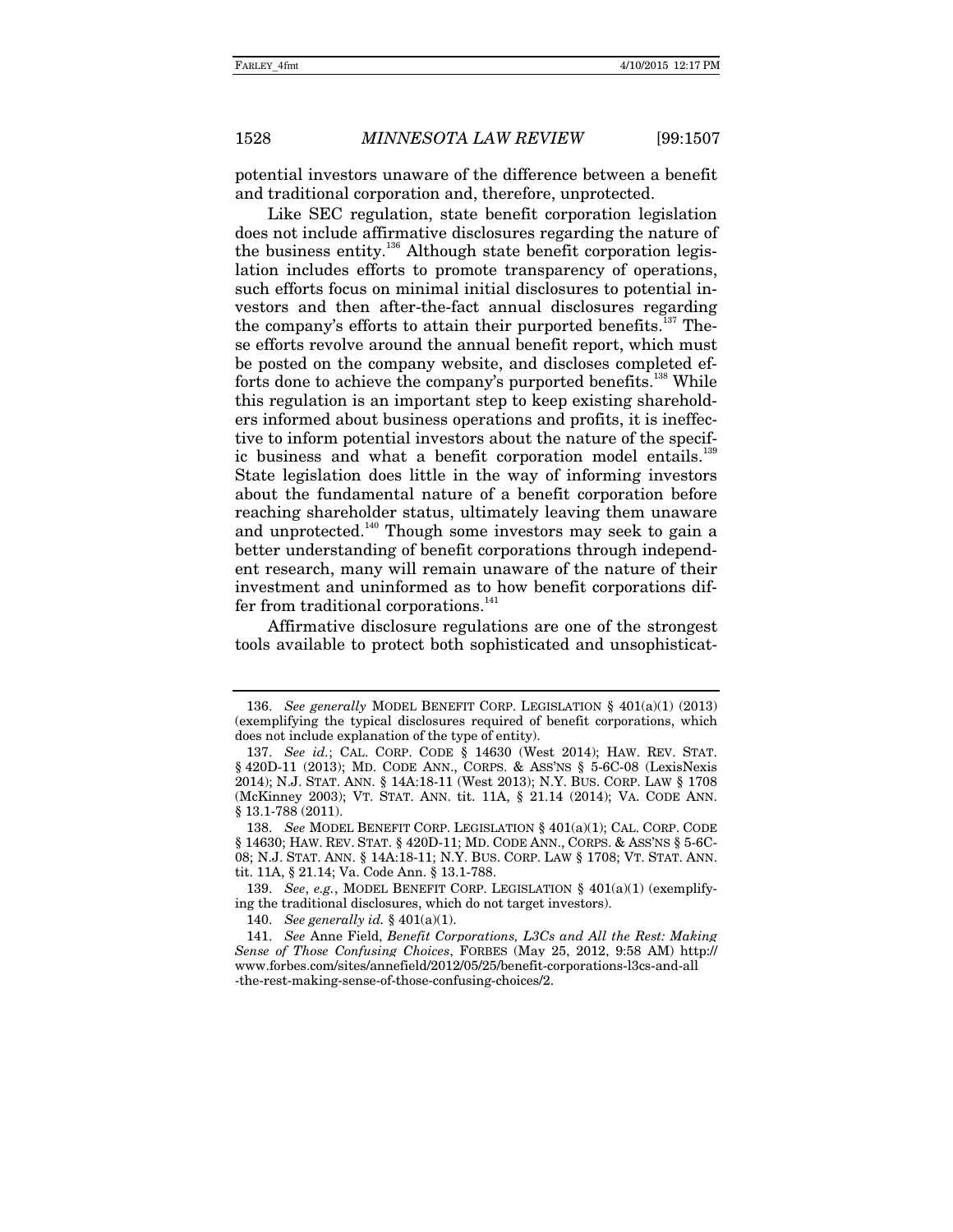ed benefit corporation investors.<sup>142</sup> The nature of an entity affects the nature of the underlying investment.<sup>143</sup> Since most investors will not understand the major differences in the operations, obligations, and largely untested shareholder rights of benefit corporations, information regarding the fundamental business nature of these corporations is important.<sup>144</sup> Without further affirmative disclosure regulations, investor protection is compromised in three ways. First, without mandatory disclosures regarding fundamental business information, many investors will be put at an informational disadvantage.<sup>145</sup> Second, without affirmative disclosures, there is a greater opportunity to employ fraud and deception in an attempt to attract investors.<sup>146</sup> Third, investors often need to be protected from "their own unwise investment decisions," as investors may be attracted by the brand of an investment, such as a benefit corporation, without weighing the value it will bring them as a sharehold $er<sup>147</sup>$ 

1. Without Adequate Affirmative Disclosure Requirements, Investors Will Be Ill-Informed About the Nature of Investments in a Benefit Corporation

Without affirmative disclosures, equity crowdfunding and solicitation will create a major informational gap between the individual investors, as well as between investors and benefit corporations. Thus, many investors will be left undereducated and ill-informed about the nature of benefit corporations when investing in such entities through these platforms. Such informational asymmetry can significantly harm investors and the  $market.<sup>148</sup>$ 

Under the current JOBS Act, benefit corporations have no responsibility to educate or inform investors regarding the nature of their business entity. The JOBS Act focuses primarily

<sup>142.</sup> *See* Guttentag, *supra* note 103, at 249.

<sup>143.</sup> *See generally* Krug, *supra* note 133, at 2042 (discussing the importance of the entity-status in financial regulation).

<sup>144.</sup> *Id.*; *see* Bend & King, *supra* note 73.

<sup>145.</sup> *See* Guttentag, *supra* note 103, at 249.

<sup>146.</sup> *Id.*

<sup>147.</sup> *Id.* at 252.

<sup>148.</sup> *See id.* at 249 n.226 ("The goal of protecting investors from information asymmetry is more of a means than an end. The concern for investors is not that they will have less information *per se*, but that various untoward results may follow when investors have less information.").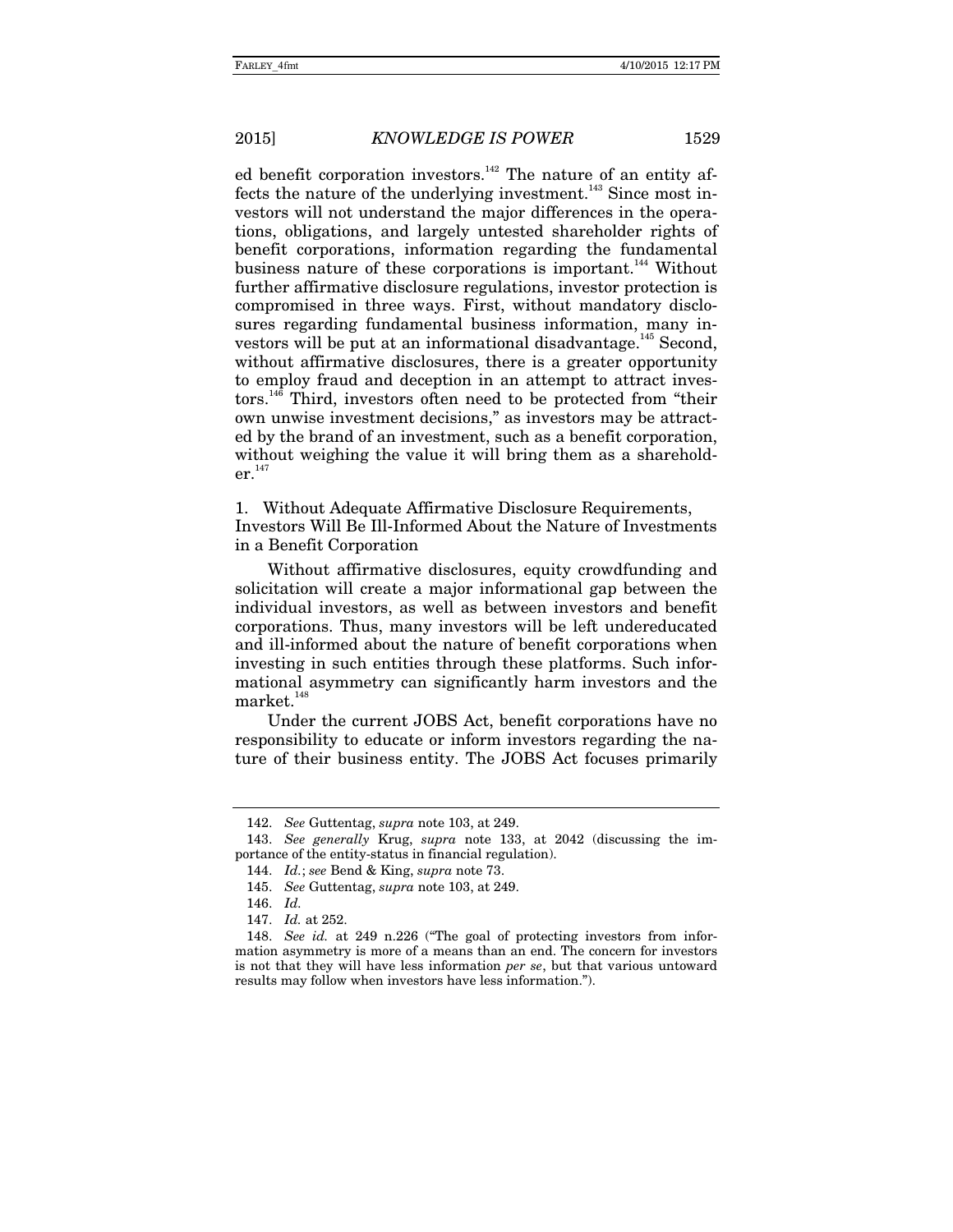on for-profit seeking investors.<sup>149</sup> This is advantageous for benefit corporations, but dangerous for investors. Benefit corporations often lose investors who seek either a maximized profit, therefore investing in a for-profit entity, or those who seek a non-profit venture to fulfill their mission-based interests.150 The JOBS Act funding platforms are aimed at individuals seeking to invest in a profit-based entity.<sup>151</sup> Therefore, the solicitation and equity crowdfunding platforms will attract individuals looking to gain equity in a company to earn a return on their investment. Benefit corporations, however, are not required to focus on maximizing profits and shareholder value, and investors may not understand this fundamental difference in their investment. For benefit corporations utilizing these funding platforms, the fundamental challenge of gaining investors who either want for-profit or non-profit investments will be eliminated. Rather than educating investors to solve the for-profit versus non-profit investment issue, the lack of disclosure creates a gap in information. In turn, the investor may be left unaware of the difference in their investment options, and may invest in a benefit corporation without realizing the true nature of such an investment.

Furthermore, the lack of investor education is compounded in light of the newness of benefit corporations. Benefit corporations only began emerging in 2010, and are recognized in fewer than half of the states.<sup>152</sup> Without affirmative disclosures, there are few ways in which investors could learn about these new entities. Even sophisticated investors may not understand that the term triggers an entirely different entity than that of a traditional corporation, with different and largely untested obligations to shareholders.<sup>153</sup> This informational asymmetry can harm investors and markets due to unexpected and improper investor behavior.<sup>154</sup>

 <sup>149.</sup> Crowdfunding, 78 Fed. Reg. 66,428, 66,429 (Nov. 5, 2013) (to be codified at 17 C.F.R. pts. 200, 227, 232, 239, 240, 249) ("Title III was designed to help alleviate the funding gap and accompanying regulatory concerns faced by startups and small businesses in connection with raising capital in relatively low dollar amounts.").

<sup>150.</sup> *See supra* Part I.C.

<sup>151.</sup> *See supra* Part I.D.

<sup>152.</sup> *See State by State Legislative Status*, *supra* note 28.

 <sup>153.</sup> Bend & King, *supra* note 73; *Laws Provide Con Artists with Personal Economic Growth Plan*, *supra* note 12.

<sup>154.</sup> *See* Guttentag, *supra* note 103, at 249 n.226.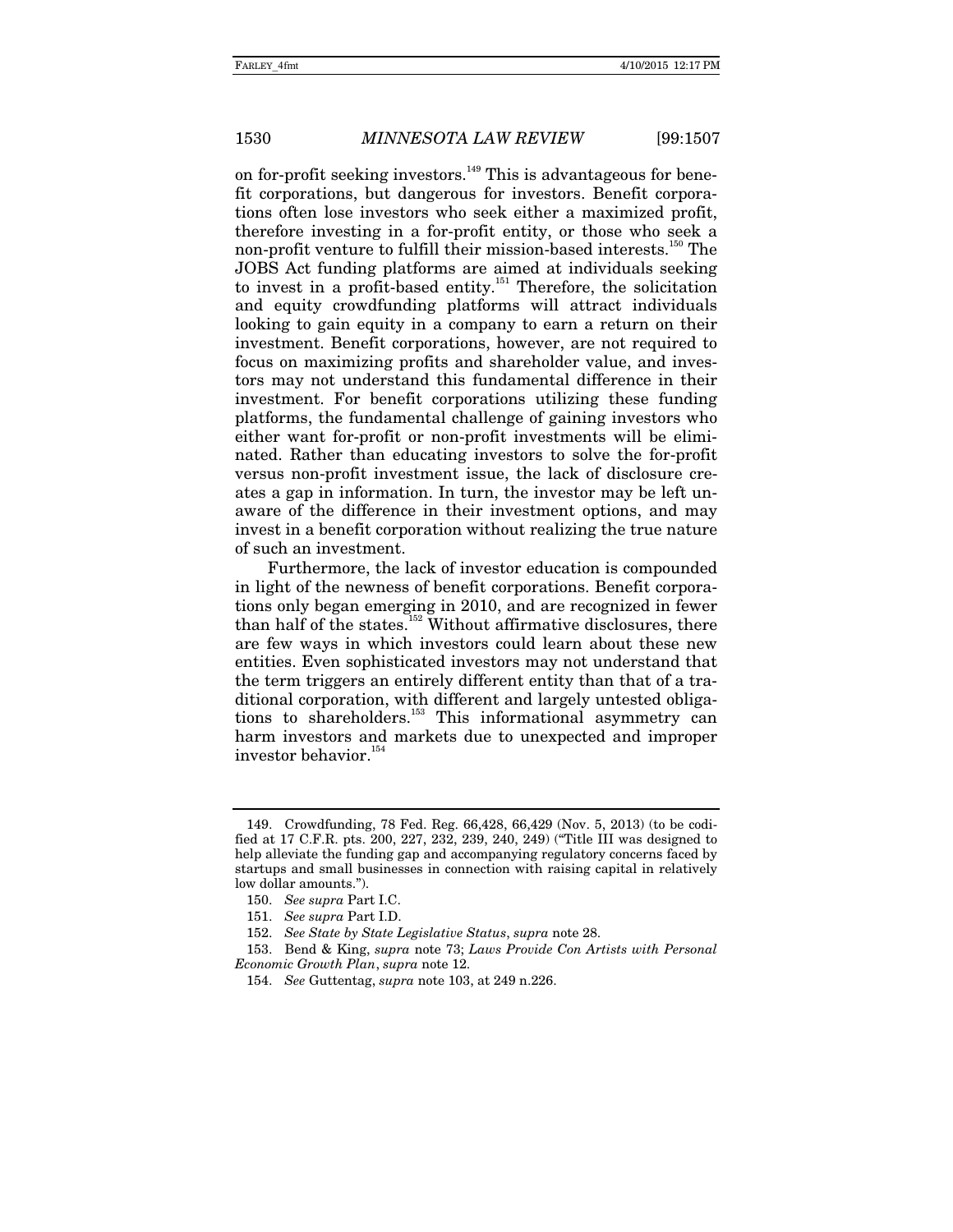2. Lack of Information Without Affirmative Disclosures Creates Perverse Incentives for Benefit Corporations To Defraud and Take Advantage of Investors To Maximize Profit

The difference between traditional and benefit corporations has a major influence on how a company can gain investors. Traditionally, for-profit entities focus primarily on maximizing profit and thereby shareholder value.<sup>155</sup> Under the traditional corporate entity, directors can face shareholder litigation if the corporation fails to serve its shareholders and instead works solely towards achieving mission-based goals.<sup>156</sup> Therefore, shareholders implicitly incentivize traditional corporations to focus primarily on profits, which is advantageous for both the company and shareholders. As such, purchasing equity in traditional corporations is a relatively normalized practice. Even though, depending on the state, shareholder litigation can differ in scope, the benefit corporation is aimed at refocusing corporations on more than profits, expanding the focus to include mission-based goals.<sup>157</sup>

Equity in benefit corporations is a very different investment than that of a traditional corporation. Benefit corporations have different operational obligations, which affect the value of their equity.<sup>158</sup> Further, benefit corporations have the ability to institutionalize the company's mission, which endures through director, officer, and ownership succession.<sup>159</sup> As discussed, benefit corporation legislation requires directors and officers to take actions that support that benefit corporation's purported public and specific benefits.<sup>160</sup> This obligation can be prioritized above profits, essentially allowing companies to secondarily consider profits and shareholder value.<sup>161</sup> While this may attract some investors, a benefit corporation's commitment to a social mission should not attract investors unless the investor is fully aware of the unique nature of the business and investment and how that will affect the value of their investment.

 <sup>155.</sup> MODEL BENEFIT CORP. LEGISLATION § 301 cmt. (2013).

<sup>156.</sup> *Id.*

<sup>157.</sup> *See* Cyr & Lubar, *supra* note 6.

<sup>158.</sup> *See* Reiser, *supra* note 10, at 621–24 (explaining the branding benefits of benefit corporations).

<sup>159.</sup> *See id.*

<sup>160.</sup> *Supra* Part I.B.2.

<sup>161.</sup> *Supra* Part I.B.2.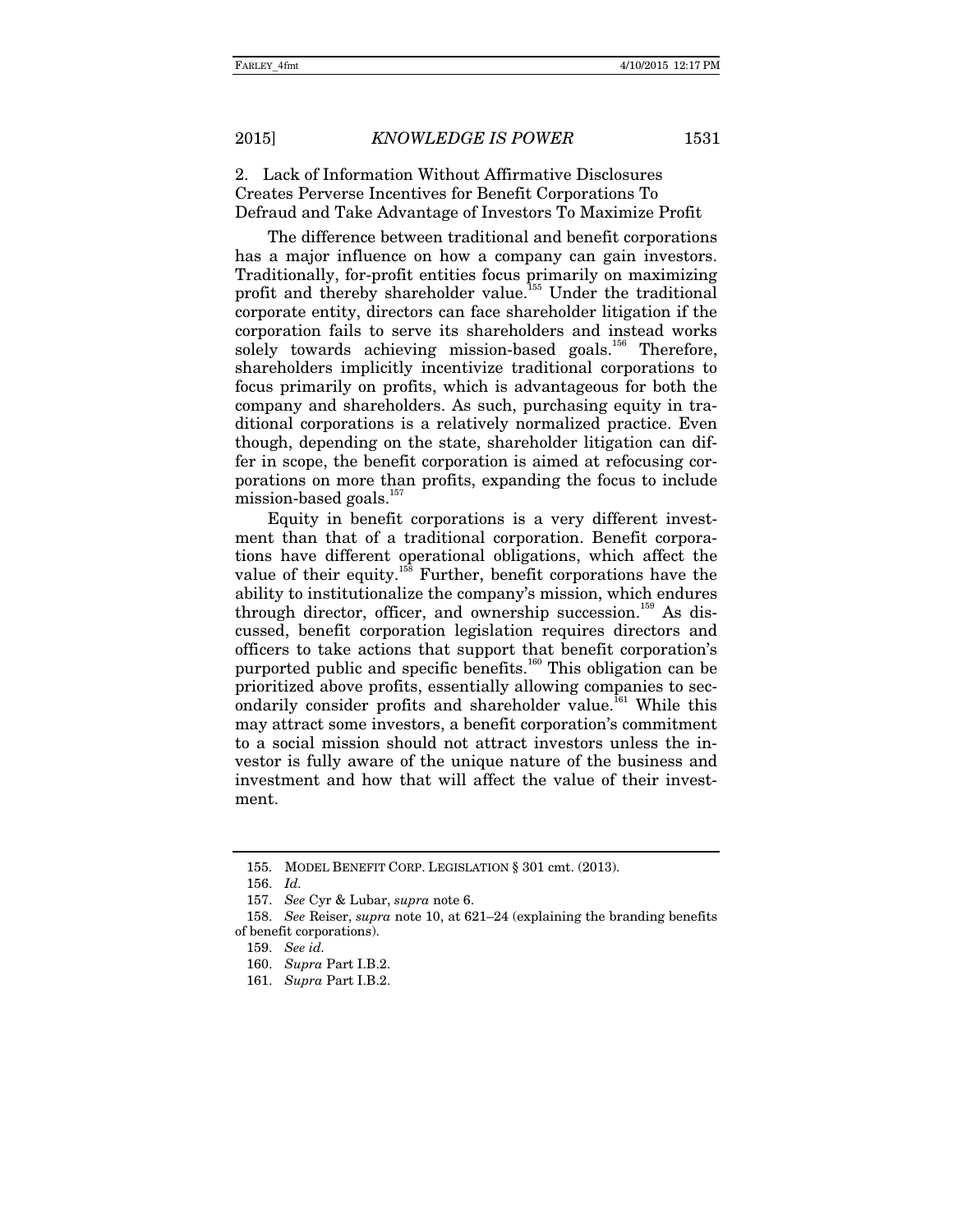If investors are unaware of these fundamental differences between a regular corporation and a benefit corporation, the potential for fraud increases.<sup>162</sup> Directors and officers of benefit corporations may be more likely to conceal the true nature of their business without mandatory affirmative disclosures.<sup>1</sup> The lack of disclosures may result in fraud or misinformation.<sup>164</sup> Moreover, benefit corporations that do not go so far as to commit fraud may still use the benefit corporation "brand" to purport their mission, while utilizing equity crowdfunding and so $licitation$  merely to maximize profit.<sup>165</sup> Because the entity is relatively new, benefit corporations may easily push their mission to attract investors, but fail to mention how this may affect a potential investors status as a shareholder. This issue compounds the already existing potential for fraud under the JOBS Act, thereby misleading investors.<sup>166</sup> Such an increased likelihood of fraud and misinformation has the potential to damage the future of benefit corporations. There is concern that it would be burdensome on the company to make the disclosures on their own, and, further, that it could potentially steer investors in another direction if they had full information.<sup>167</sup> As the regulations stand, however, benefit corporations can conceal their nature as a benefit corporation when attracting investors, and instead appear as a "regular" corporation, leaving investors vulnerable.

### 3. If Investors Do Not Understand the Nature of the Benefit Corporation, Investors May Not Understand Their Rights and Value As Shareholders

The nature of a benefit corporation differs greatly from a regular corporation.168 Therefore, shareholders have different

<sup>162.</sup> *See* Guttentag, *supra* note 103, at 248.

<sup>163.</sup> *See id.* (emphasizing the "fraud-deterring benefits of mandatory disclosure requirements generally," noting that "disclosure requirements reduce fraud" and it is therefore "reasonable to mandate at least some basic disclosure requirements").

<sup>164.</sup> *Id.*

 <sup>165.</sup> Cummings, *supra* note 14, at 589–91.

 <sup>166.</sup> Many argue that fraud may occur under the new crowdfunding platforms, due to both their newness and decidedly less stringent reporting requirements and regulation; the SEC urges that this will be mitigated by the intermediaries and investor participation. *See* Crowdfunding, 78 Fed. Reg. 66,428, 66438 (Nov. 5, 2013) (to be codified at 17 C.F.R. pts. 200, 227, 232, 239, 240, 249).

<sup>167.</sup> *Id.*

<sup>168.</sup> *See supra* Part I.B.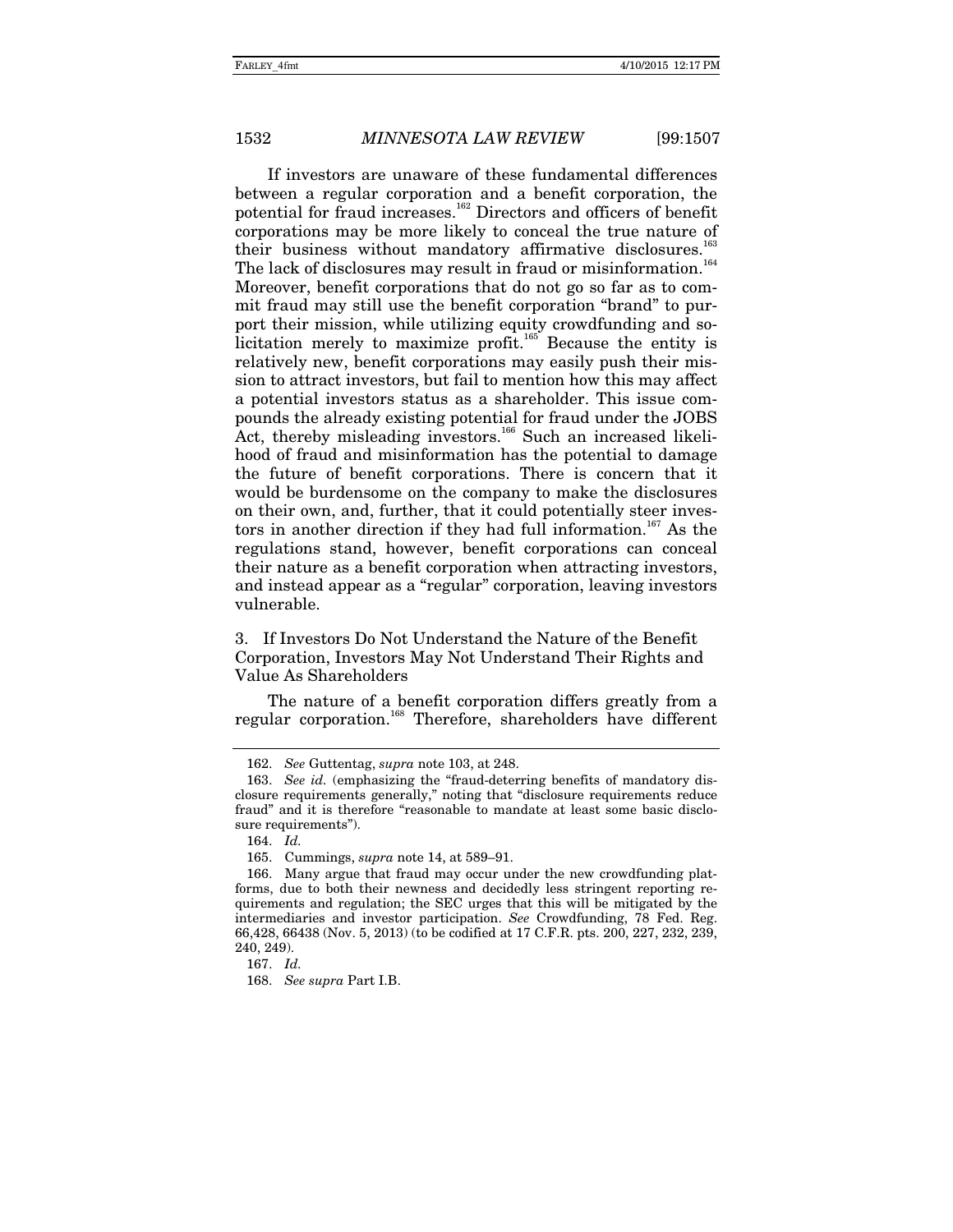rights and value. Without adequate affirmative disclosures, potential investors will likely be unaware of this difference.

Investors often become shareholders in a small company with the understanding that, if the company is successful, they will see a monetary return, be it through dividends or an increased return on their investment upon selling the shares.<sup>169</sup> However, neither of these benefits is guaranteed from a successful benefit corporation.170 Benefit corporations balance their success differently, focusing on values that the company has institutionalized as equally or more important than profit and shareholder value maximization.<sup>171</sup> While this is essentially the point of benefit corporations, investors should not participate in funding these ventures unless they are fully aware of the value of the equity in which they are investing. Unfortunately, the lack of disclosure regulations leave investors vulnerable to this misinformation.

Furthermore, shareholders tend to invest with the understanding that they can hold management accountable.<sup>172</sup> Benefit corporations, however, are entirely untested in litigation.<sup>173</sup> Although some state legislation includes a shareholder right to action if the directors are not promoting the corporation's purported public or specific benefits, this is not a uniform provision found in all states.<sup>174</sup> Therefore, without full information, investors are subject to a new and untested realm of common law, and may be investing in a company without the ability to protect their rights to, and value in, the business. $175$ 

With fully disclosed information regarding shareholder value and rights, these issues would be largely eliminated.

 <sup>169.</sup> Capital One, *What Is a Stock and Why Buy Stocks?*, SHAREBUILDER KNOWLEDGE CTR. (2013) http://content.sharebuilder.com/mgdcon/knowledge center/Trade/stocks/what\_is\_a\_stock/what-is-a-stock.htm# (explaining that investors buy equity in companies in order to earn a profit, either from the payout of dividends to shareholders or in the trading of their stocks in a favorable market).

<sup>170.</sup> *See Benefit Corporations: A New Formula for Social Change*, *supra* note 134.

<sup>171.</sup> *See* MODEL BENEFIT CORP. LEGISLATION § 303(a) (2013); Steven J. Haymore, Note, *Public(ly Oriented) Companies: B Corporations and the Delaware Stakeholder Provision Dilemma*, 64 VAND. L. REV. 1311, 1338 (2011) (explaining the unique shareholder value of benefit corporations).

<sup>172.</sup> *See* Haymore, *supra* note 171, at 1338.

<sup>173.</sup> *See* Reiser, *supra* note 10, at 606.

<sup>174.</sup> *See, e.g.*, 2013 DEL. LAWS CH. 122 (S.B. 47) (2013).

<sup>175.</sup> *See generally Benefit Corporations: A New Formula for Social Change*, *supra* note 134.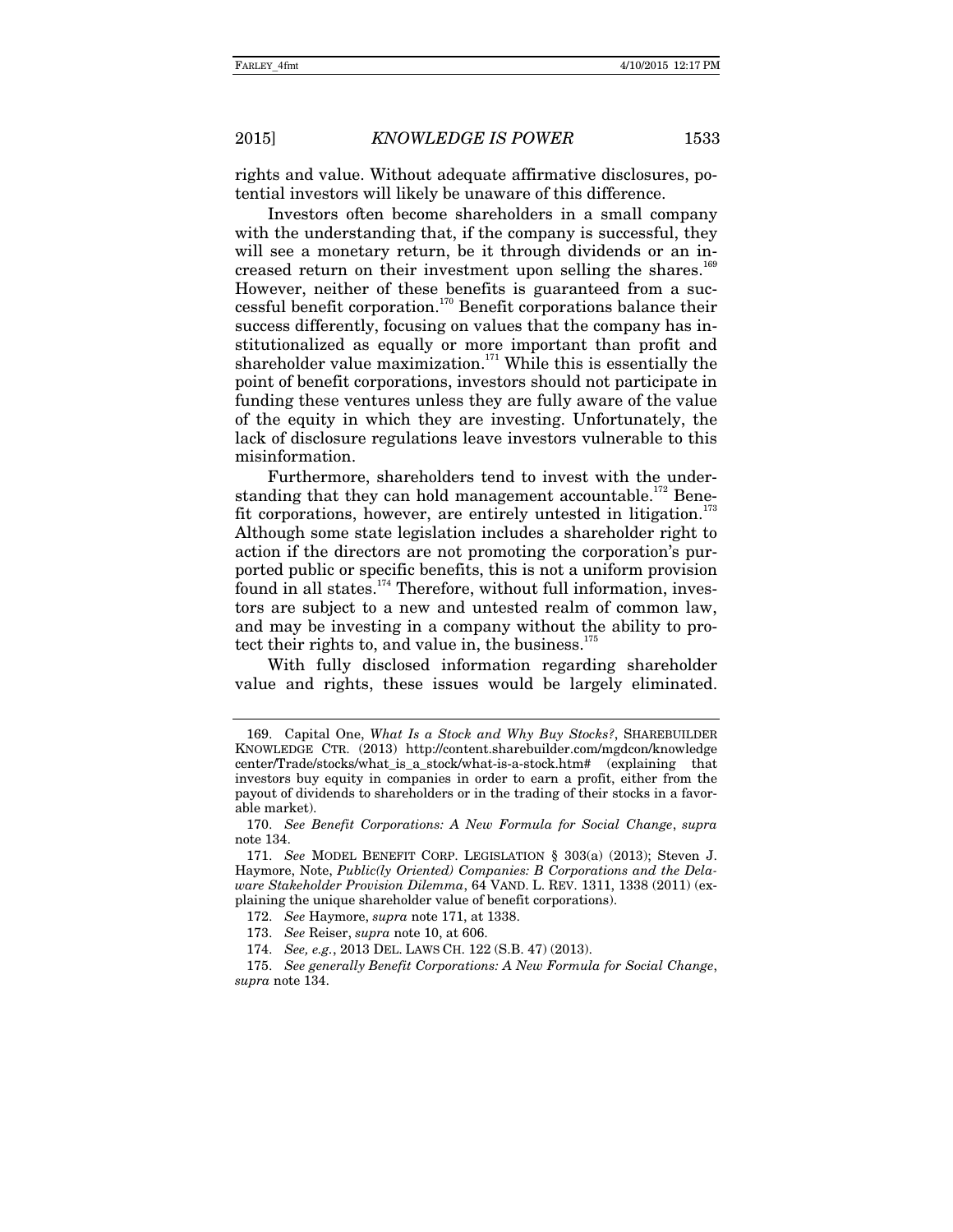Again, the difference between a traditional corporation and a benefit corporation may be attractive to investors, but this difference should not include the capacity to attract investors unless they understand the true nature of a benefit corporation. If investors knew the true nature of a benefit corporation, they may better consider their investment, as the rights and benefits of being a shareholder in a benefit corporation are uncertain and untested.<sup>176</sup> Without affirmative disclosure requirements, potential investors may be misled, and focus solely on a company's social mission without realizing this social mission could compromise the investor's potential profit.

Furthermore, the affirmative disclosure requirements could be advantageous for benefit corporations.<sup>177</sup> Though an untested business entity, investors are still interested in benefit corporations. The return on investment is not clear, but many are drawn to the mix of profit- and non-profit based goals. Some argue that benefit corporations, in "doing things the right way," will be "profitable . . . in the long run, because regulatory shortcuts, product quality compromises, and the like tend to get discovered and result in corporate failures and underperformance."178

#### III. THE SEC SHOULD ENACT LEGISLATION THAT REQUIRES STRONGER AFFIRMATIVE DISCLOSURE REQUIREMENTS FOR BENEFIT CORPORATIONS THAT CHOOSE TO UTILIZE THE JOBS ACT FUNDING PLATFORMS

Additional regulation is necessary to encourage benefit corporation disclosure in order to inform and protect investors. Such changes should be introduced promptly so as to *prevent* rather than *react* to damage to investors and the reputation of benefit corporations in the market. Part A of this section explains why effective regulation must come from the SEC, as the JOBS Act is on a national scale. Part B suggests initial and ongoing disclosure requirements for companies that take part in equity crowdfunding. Finally, Part C suggests that there should be similar disclosures included in any solicitation for in-

 <sup>176.</sup> Haymore, *supra* note 171, at 1338 (explaining that there are vast differences in the goals of traditional investors and socially minded investors that seek to invest in socially conscious companies such as benefit corporations).

<sup>177.</sup> *See* Strine, *supra* note 49, at 251.

<sup>178.</sup> *Id.*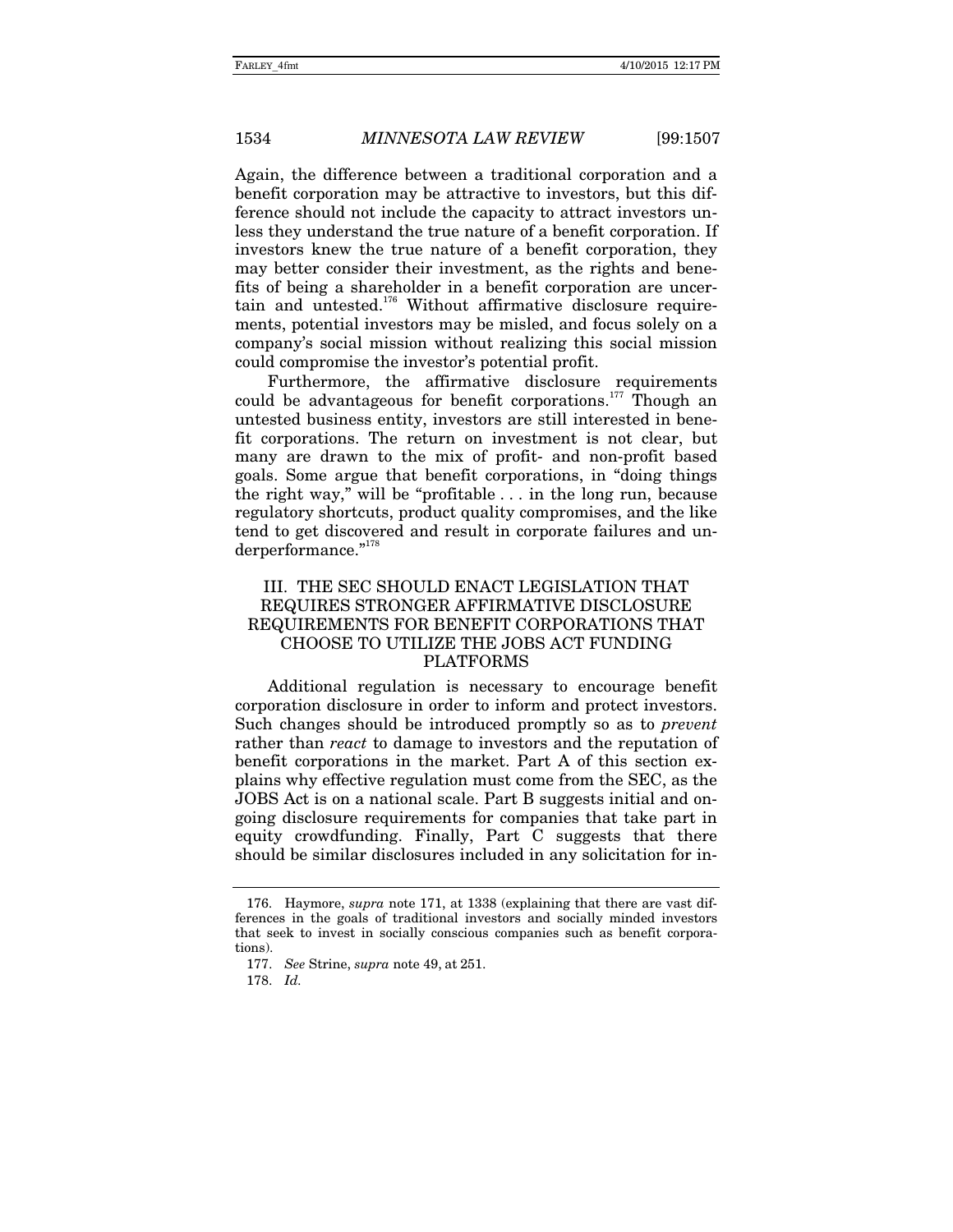vestors. If affirmative disclosure requirements are not enacted in either equity crowdfunding or solicitation, the success and feasibility of benefit corporations could be in danger.

A. ENHANCED SEC DISCLOSURE REGULATIONS ARE MORE APPROPRIATE AND WOULD BE MORE EFFECTIVE THAN STATE **REGULATION** 

SEC regulation would be the best way to create further affirmative disclosure requirements for benefit corporations utilizing the new advertising and equity crowdfunding platforms. There are three reasons that federal SEC efforts would be more effective than state efforts. First, such regulation would create a consistent disclosure requirement for all benefit corporations. Despite the fact that each state has different legislation, it is important to impose consistent disclosure requirements for all benefit corporations; this will protect investors equally throughout the United States. Second, SEC regulations would be more efficient than state legislation. A single legislative effort would be far more effective than attempting to amend existing state benefit corporation legislation and to force states to include such provisions in future legislation. Third, SEC regulation would be more consistent with the already existing disclosure regulations of the JOBS Act than with state disclosures, and therefore more effective. Although advertising and solicitation regulation includes minimal, informational disclosures, further disclosure requirements would be consistent with general federal security regulation,<sup>180</sup> and would be cohesive with the equity crowdfunding regulation. SEC regulation is especially attainable for equity crowdfunding because the format of the SEC disclosures is flexible.<sup>181</sup>

Nevertheless, because each state has unique legislation, efforts at the state level could be effectively used to address the different variations of benefit corporations. Furthermore, federal efforts may be perceived as overzealous because benefit

<sup>179.</sup> *See* Eliminating the Prohibition Against General Solicitation and General Advertising in Rule 506 and Rule 144A Offerings, 78 Fed. Reg. 44,771 (July 24, 2013) (explaining the disclosures required, which does not include any affirmative disclosures regarding business entity or operations).

<sup>180.</sup> *See* Guttentag, *supra* note 103, at 249.

 <sup>181.</sup> Crowdfunding, 78 Fed. Reg. 66,428, 66,438 (Nov. 5, 2013) (to be codified at 17 C.F.R. pts. 200, 227, 232, 239, 240, 249) ("[The SEC] recognize[s] that there are numerous ways to achieve [the goal of material disclosures] and, as such, [the SEC is] not proposing to mandate a specific disclosure format.").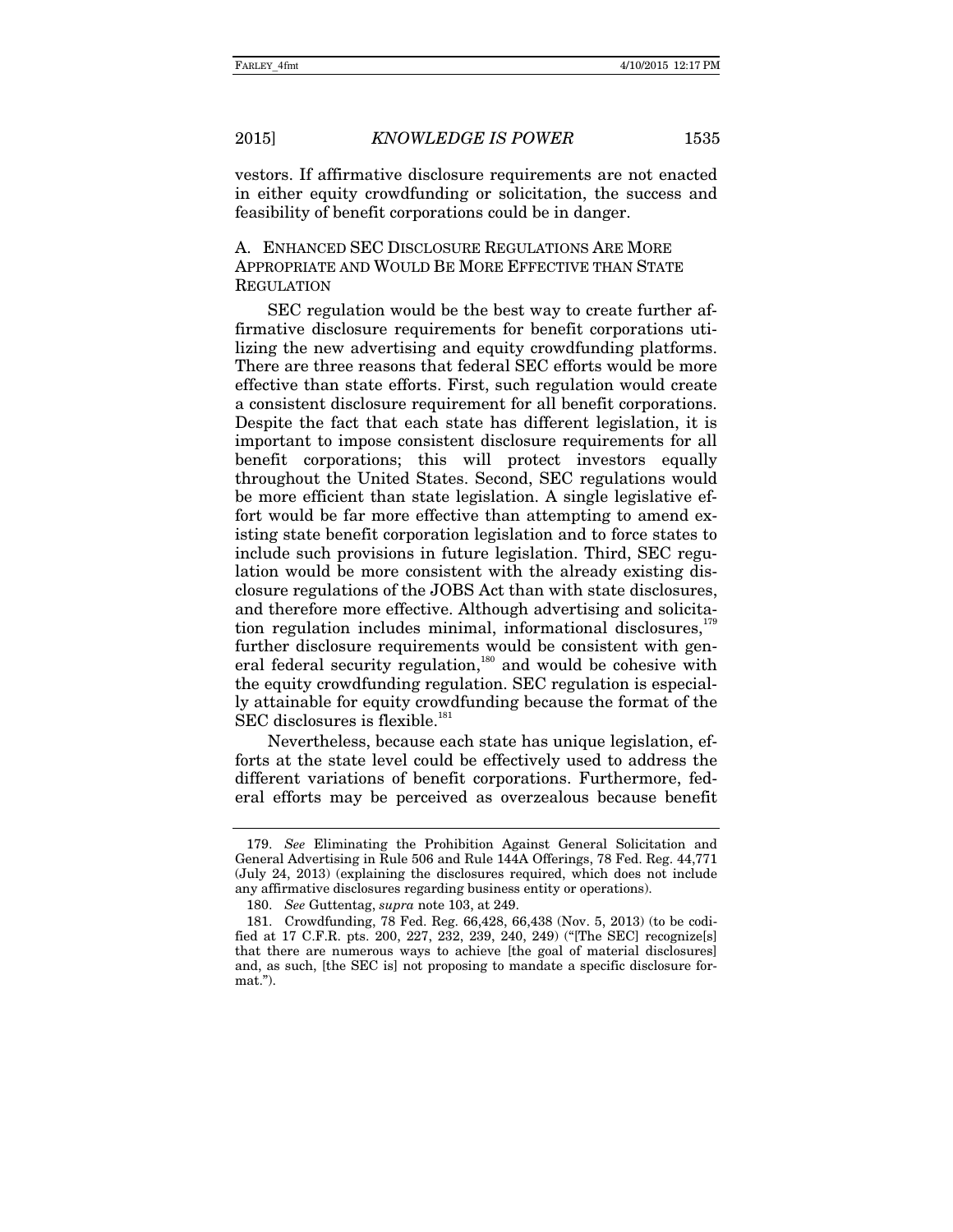corporation legislation has not been enacted in every state.<sup>182</sup> Ultimately, while such state-level regulation may be effective, it would be more advantageous if disclosure requirements were instituted by the SEC, thereby making them streamlined and cohesive across the states. A federal disclosure requirement is especially effective in light of the fact that the new JOBS funding platforms are nationally available and primarily regulated by the SEC.<sup>183</sup>

B. PROPOSED LEGISLATION SHOULD REQUIRE DISCLOSURES BOTH AT THE TIME OF OFFERING AND ONGOING FOR BENEFIT CORPORATIONS UTILIZING EQUITY CROWDFUNDING

Benefit corporations participating in the equity crowdfunding platform established under the JOBS Act should have additional disclosure requirements. Such disclosures should be mandated at both the time of offering and on an ongoing basis.

#### 1. Initial Disclosure Requirements

Equity crowdfunding legislation should be amended to mandate affirmative disclosures at the time of offering regarding the benefit corporation entity structure. Requiring time-ofoffering disclosures is important in order to inform potential investors about the investment from the outset.

This recommendation can feasibly be incorporated into existing SEC proposed regulation. The SEC has included in their regulation that the "[SEC] may require additional disclosures for the protection of investors and in the public interest."<sup>184</sup> The SEC is also considering including a disclosure requirement of "a discussion of the material factors that make an investment in the issuer speculative or risky."185 Considering these SEC proposals, it is reasonable that it is in the best interest of the public to mandate affirmative disclosures for benefit corporations—their status as such is material to the business, and could increase the perceived risk to investors and lower the overall returns on their investment.

<sup>182.</sup> *See* Strom, *supra* note 5.

 <sup>183.</sup> Although companies need to adhere to both state and SEC regulations, the SEC's regulations are generally stronger and more inclusive. *Frequently Asked Questions*, *supra* note 94.

 <sup>184.</sup> Crowdfunding, 78 Fed. Reg. at 66,438.

 <sup>185.</sup> *Id.* at 66,442.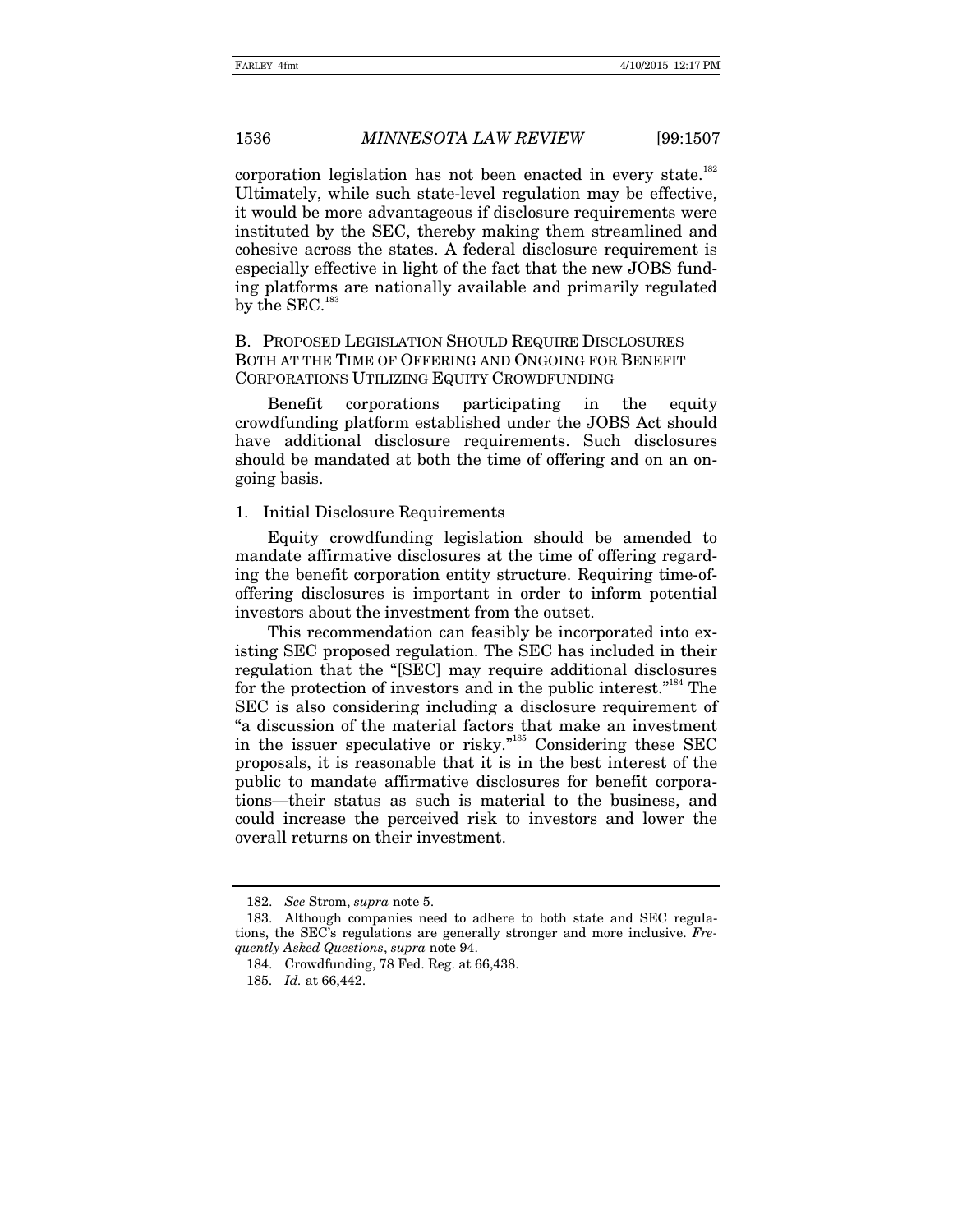The disclosures at the time of offering should include four elements. First, the disclosure should include a brief informational statement regarding the nature of a benefit corporation. This could be a boilerplate statement included to generally inform investors of the nature of a benefit corporation.<sup>186</sup> Such a statement may produce difficulties, however, because each state has instituted a unique benefit corporation, making it difficult to mandate each state to produce a boilerplate informational disclosure. To entice states to adopt their own boilerplate based on the state-specific legislation, it would be advantageous of the SEC to create an example boilerplate statement to serve as a model.

Second, the legislation should mandate that benefit corporations identify themselves as a benefit corporation, and disclose the benefits, either public or specific, that the company purports to support. This will inform customers of the missionbased side of the benefit corporation.

Third, the time of offering disclosure should include an explanation of that state's specific benefit corporation legislation, including the unique transparency, accountability, and shareholder action provisions that may or may not be required in the state. Because each state is different, it would be crucial to make the differences clear to investors to maximize investor education.

Fourth, the disclosure at the time of offering should include as an attachment the company's most recent benefit report. This will give investors an idea of the company's operational commitment to their purported benefit. An issue arises, however, when new benefit corporations, who have not yet made a benefit report, utilize equity crowdfunding. To address this problem, the affirmative disclosures should incorporate a provision requiring new benefit corporations to produce a benefit report including all applicable information available at the time of offering.

Benefit corporations and their proponents may oppose any additional disclosure requirements implemented by the SEC. The current disclosure requirements included in the JOBS Act have been decried as too burdensome on small companies.<sup>187</sup>

 <sup>186.</sup> This identification may need to include both a broad and specific description, including what a benefit corporation is, generally, and any differentiating factors of the state they are incorporated in.

<sup>187.</sup> *See, e.g.*, Andrew A. Schwarz, *Keep It Light, Chairman White: SEC Rulemaking Under the CROWDFUND Act*, 66 VAND. L. REV. EN BANC 43, 46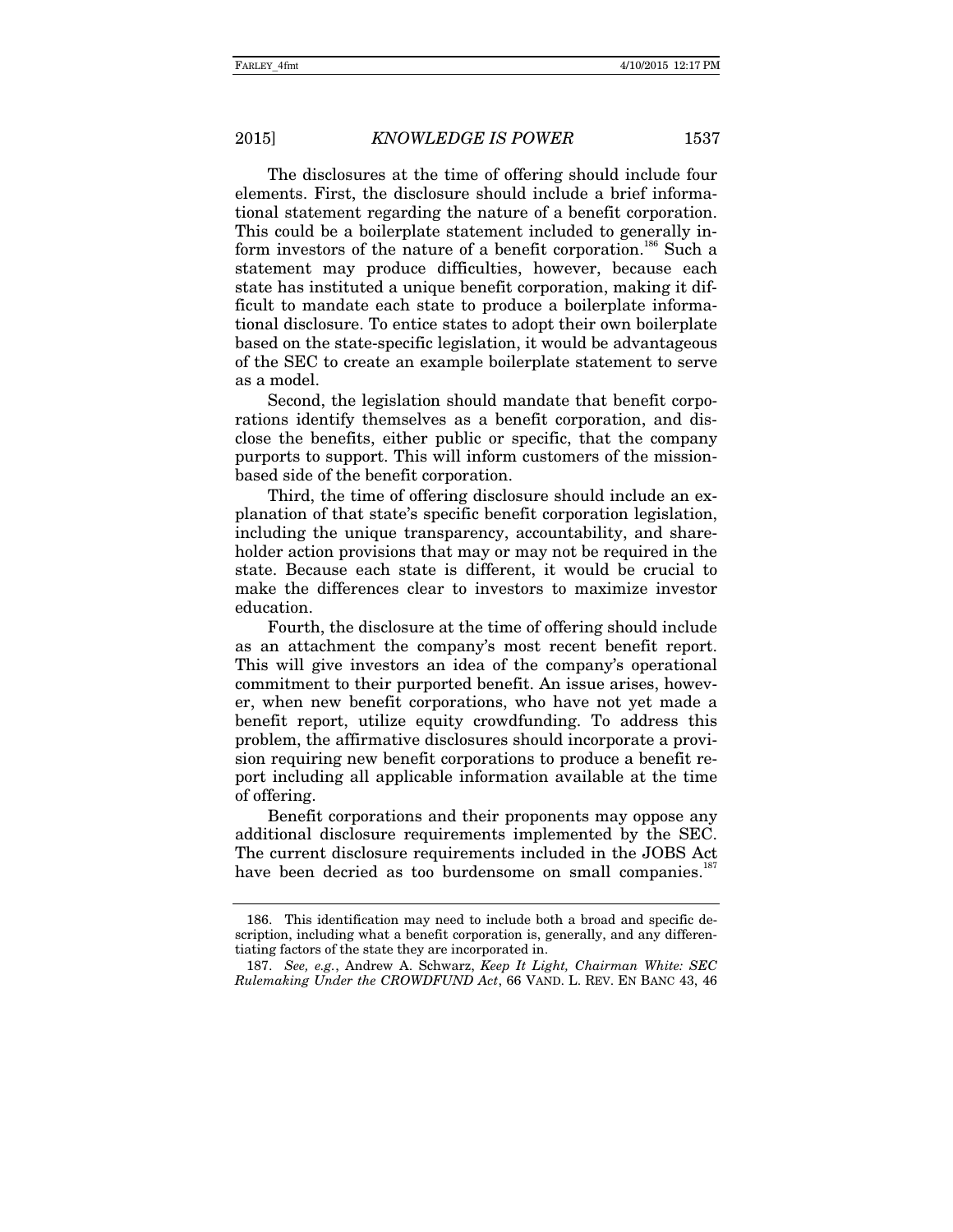There are also concerns that current disclosures are simply too costly and onerous for small businesses.<sup>188</sup> In light of these complaints, the SEC may be hesitant to impose further disclosures. However, the proposed disclosures for benefit corporations would be minimal. These disclosures would include either already existing information regarding the company, or would be standard informational statements regarding the nature of the entity. Though the disclosures would require additional work on the part of benefit corporations, they are worthwhile and important to the success of the business entity as a whole. They would notify potential investors of the nature of the investment, allowing investors to more clearly understand an investment before becoming a shareholder. In addition, they would force companies to be upfront about their status as a benefit corporation, limit the potential for fraud, and educate potential investors.

#### 2. Ongoing Disclosure Requirements

The second element of regulation that should be imposed to protect investors is an ongoing disclosure requirement. Currently, ongoing disclosure requirements under the JOBS Act mandate "reports of the results of operations and financial statements of the issuer, as the [SEC] shall, by rule, determine appropriate, subject to such exceptions and termination dates as the [SEC] may establish, by rule."189 The SEC should, therefore, mandate that benefit corporations include their annual benefit reports with the otherwise required ongoing disclosures. This additional disclosure would have little to no impact on benefit corporations, as they are already required to provide benefit reports under state benefit corporation legislation.<sup>190</sup> In light of the relative ease of implementation, the SEC should also mandate that benefit corporations submit these reports prior to investment to enhance investor education and communication, and to establish further accountability in benefit corporations utilizing equity crowdfunding.

Again, many benefit corporations may argue that additional disclosures are unduly burdensome. Nevertheless, because

<sup>(2013) (</sup>attached to open letter for comment to SEC Chairman White, available at http://www.sec.gov/comments/jobs-title-iii/jobstitleiii-240.pdf).

<sup>188.</sup> *See id.*

 <sup>189.</sup> Crowdfunding, 78 Fed. Reg. at 66450.

<sup>190.</sup> *See, e.g.*, MD. CODE ANN., CORPS. & ASS'NS § 5-6C-08 (LexisNexis 2014).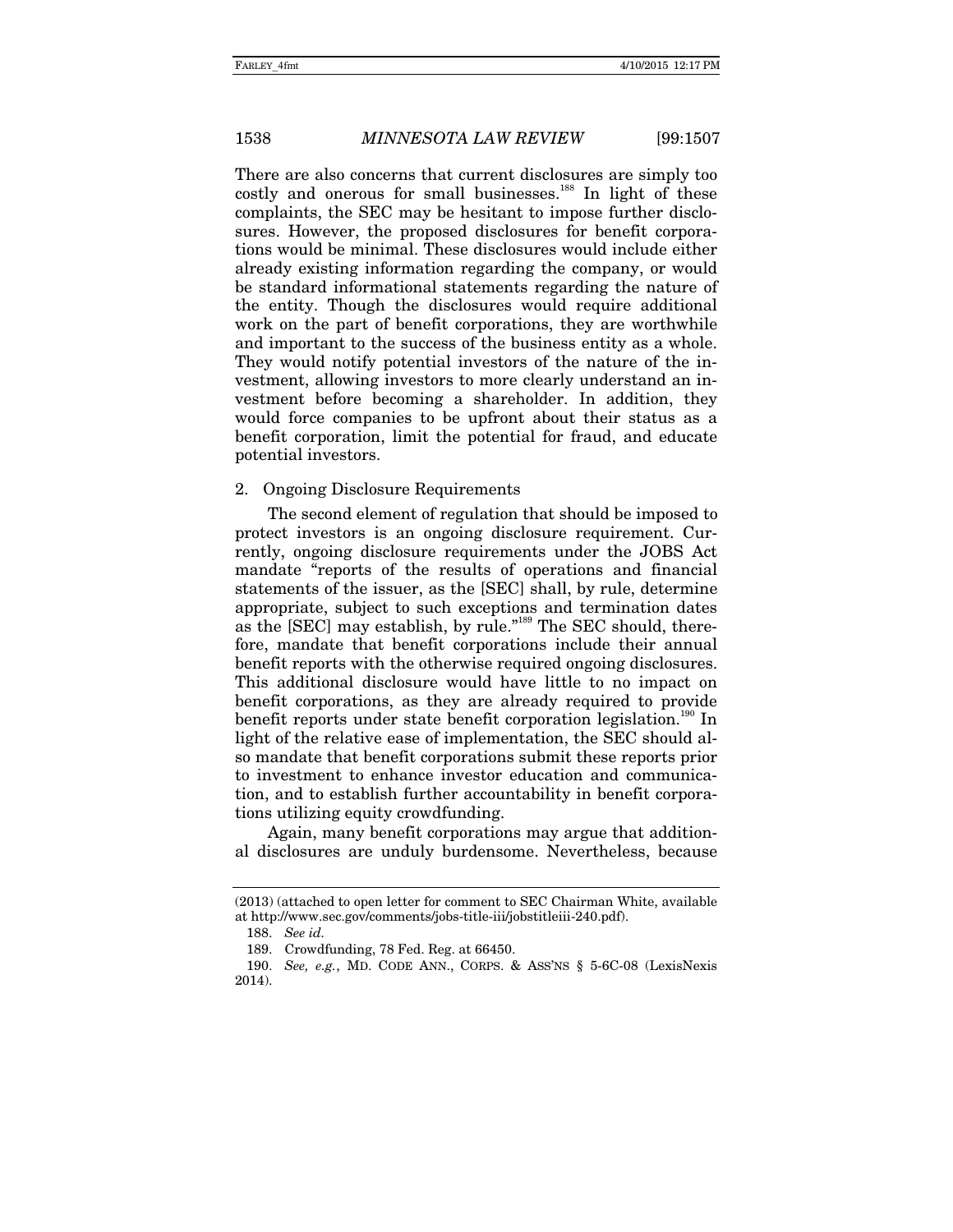these reports are already required by state legislation, the SEC should also require these reports be made available directly to investors on an ongoing basis.

### C. THE SEC SHOULD REQUIRE BENEFIT CORPORATIONS TO INCLUDE A DISCLOSURE REGARDING THEIR ENTITY STATUS IF THE BENEFIT CORPORATION UTILIZES THE NEWLY AVAILABLE ADVERTISING AND SOLICITING OPTIONS UNDER THE JOBS ACT

Since benefit corporations are eligible and can choose to advertise and solicit investors, the SEC should mandate that the benefit corporations disclose their status in the communication to potential investors. Currently, there are no affirmative disclosure requirements for any company utilizing the newly available platforms for advertising and solicitation.<sup>191</sup> The SEC should set minimum disclosure requirements regarding the nature of the benefit corporation on these solicitations. Generally, these disclosures should include three fundamental elements. First, the legislation should require self-identification as a benefit corporation. Second, information regarding the nature of a benefit corporation should be included. Third, the solicitation communication should direct potential investors to the company website, where they can find the benefit report for more information regarding the nature of the business.

Although these proposed disclosures are not as comprehensive as those proposed for benefit corporations utilizing equity crowdfunding, the advertising and solicitation platform for benefit corporations poses fewer risks for investors. This is because solicitation occurs before the transaction between the investor and the benefit corporation occurs. Additionally, the mandated sophistication of the targeted investor under this funding platform adds a level of protection for the investor. $192$ Again, the SEC may be hesitant to require additional disclosures, but the fraud deterring values of such disclosures far outweigh the minimal effort necessary to inform potential investors about the fundamental difference between a benefit corporation and a traditional corporation.

<sup>191.</sup> *See* Eliminating the Prohibition Against General Solicitation and General Advertising in Rule 506 and Rule 144A Offerings, 78 Fed. Reg. 44,771, 44,771 (July 24, 2013) (to be codified at 17 C.F.R. pts. 230, 239, 242) (explaining the currently required disclosures, which do not include affirmative disclosures regarding business entity or operations).

<sup>192.</sup> *See* Guttentag, *supra* note 103, at 249.